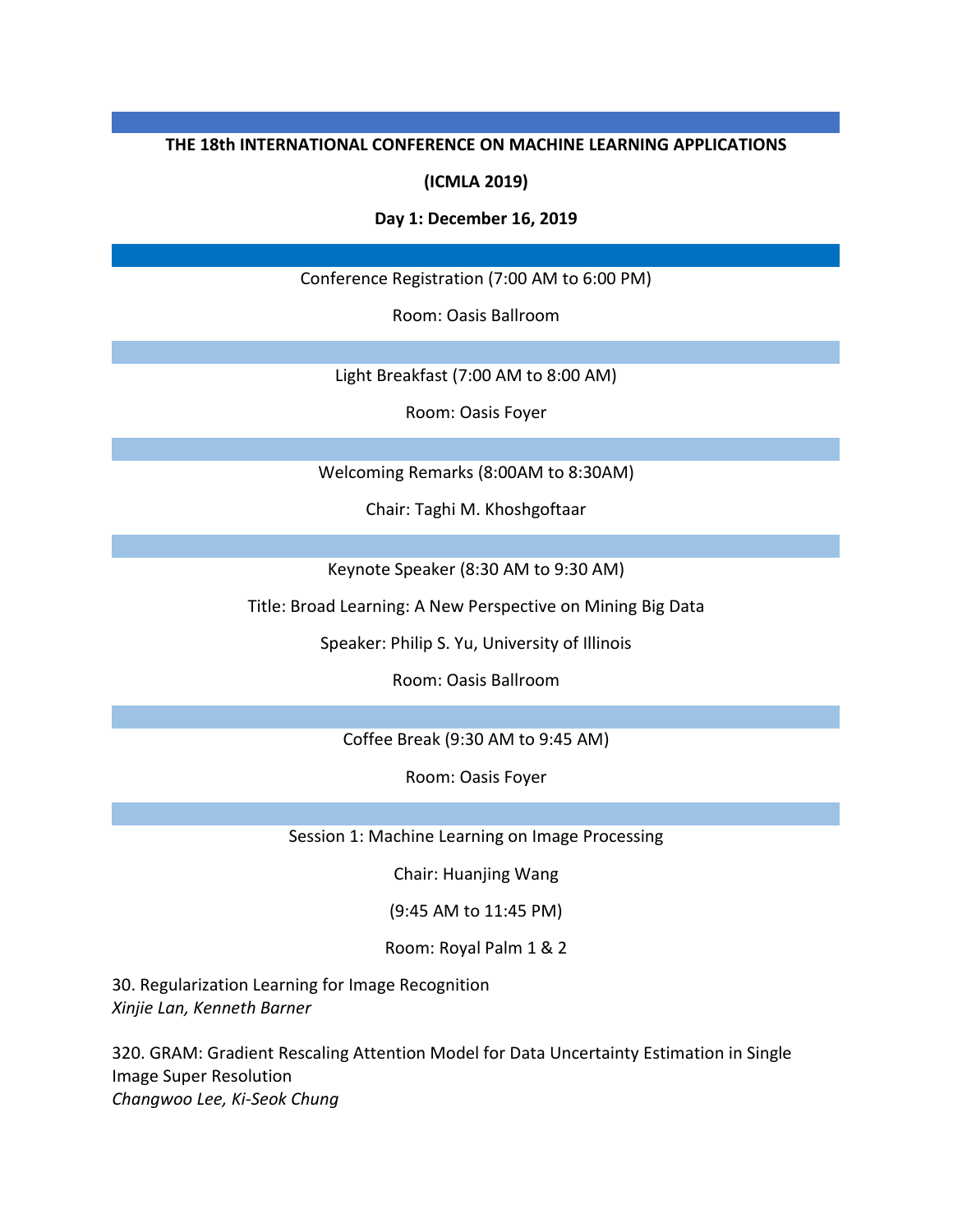360. Through-Wall Pose Imaging in Real-Time with a Many-to-Many Encoder/Decoder Architecture *Kevin Meng, Yu Meng*

210. Domain Mixture: An Overlooked Scenario in Domain Adaptation *Sebastian Schrom, Stephan Hasler*

141. Particle Detector Simulation using Generative Adversarial Networks with Domain Related **Constraints** *Gulrukh Khattak, Sofia Vallecorsa, Federico carminati, Gul Muhammad Khan*

Session 2: Deep Learning Algorithms (I)

Chair: Joseph Prusa

(9:45 AM to 11:45 PM)

Room: Oasis A & B

133. PI-LSTM:Physics-Infused Long Short-Term Memory Network *Shubhendu Kumar Singh, Ryuou Yang, Amir Behjat, Rahul Rai, Souma Chowdhury, Ion Matei*

373. Enhancing Decision Tree based Interpretation of Deep Neural Networks through L1- Orthogonal Regularization *Nina Schaaf, Marco Huber, Johannes Maucher*

218. Leveraging Semi-Supervised Learning for Fairness using Neural Networks *Vahid Noroozi, Sara Bahaadini, Nooshin Mojab, Samira Sheikhi, Philip S Yu*

106. Efficient Evolutionary Architecture Search for CNN Optimization on GTSRB *Fabio Marco Johner, Juergen Wassner*

Session 3: Temporal and Structural Modeling

Chair: Dingding Wang

(9:45 AM to 11:45 PM)

Room: Royal Palm 3

160. Temporal Modeling of Deterioration Patterns and Clustering for Disease Prediction of ALS Patients

*Dan Halbersberg, Boaz Lerner*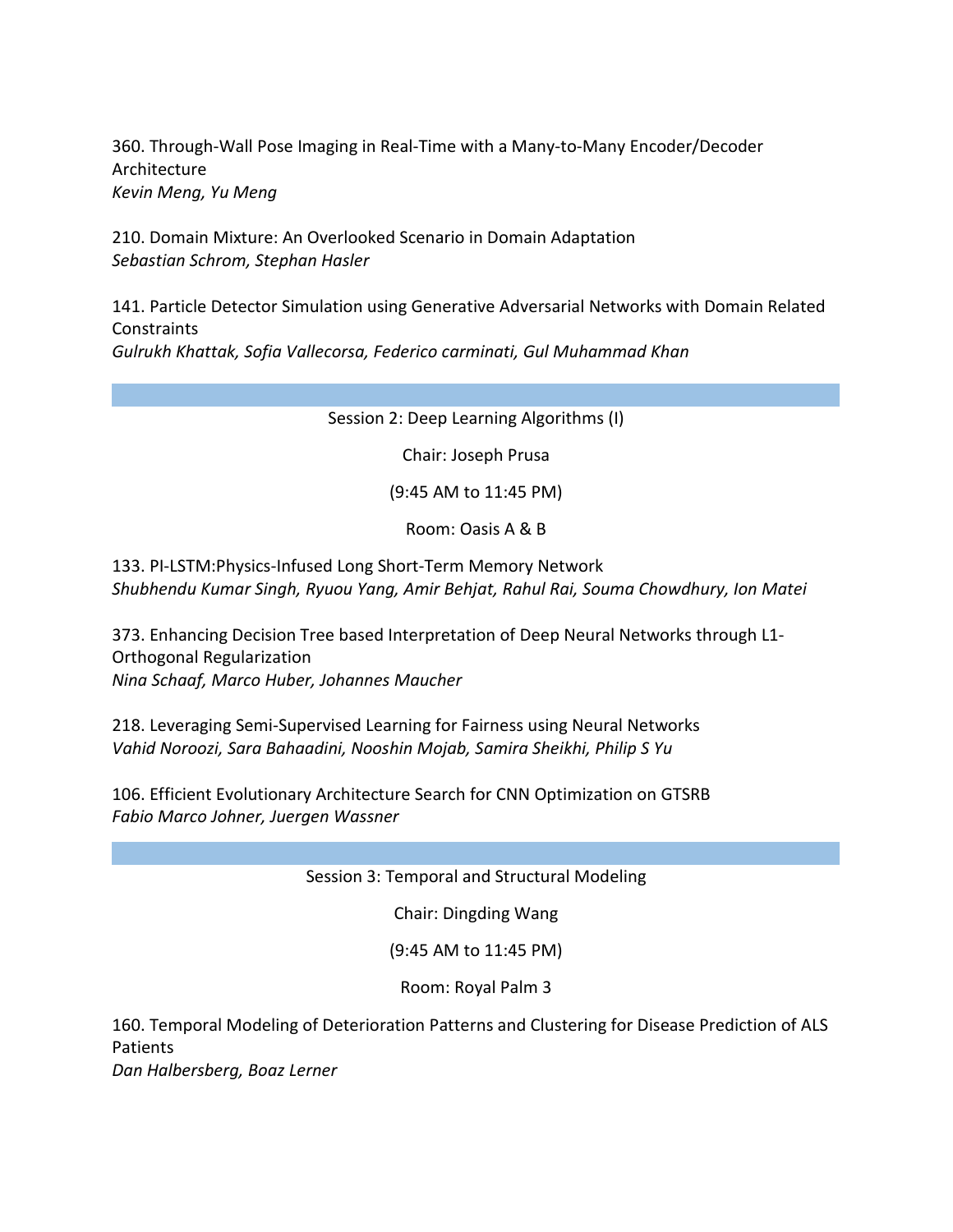206. A Deep Structural Model for Analyzing Correlated Multivariate Time Series *Changwei Hu, Yifan Hu, Sungyong Seo*

343. Recurrent Dilated DenseNets for a Time-Series Segmentation Task *Alexander Fuchs, Robin, Franz Pernkopf*

425. State Summarization of Video Streams for Spatiotemporal Query Matching in Complex Event Processing *Piyush Yadav, Dibya Prakash Das, Edward Curry*

63. RF Transmitter Fingerprinting Exploiting Spatio-Temporal Properties in Raw Signal Data *Debashri Roy, Tathagata Mukherjee, Mainak Chatterjee, Eduardo Pasiliao*

Lunch (Provided by the Conference)

(11:45 PM to 1:00 PM)

Room: Oasis Ballroom

Session 4: Recognition and Detection

Chair: Huanjing Wang

(1:00 PM to 2:40 PM)

Room: Royal Palm 1 & 2

122. Brown Planthopper Damage Detection using Remote Sensing and Machine Learning *Dimuthu Lakmal*

79. Generative Feature Models and Robustness Analysis for Multimedia Content Classification *Sunil Bharitkar*

233. Bimodal Emotion Recognition Based on Audio and Facial Parts Using Deep Convolutional Neural Networks *Jadisha Cornejo, Helio Pedrini*

Session 5: Machine Learning on Finance and Marketing

Chair: Dingding Wang

(1:00 PM to 2:40 PM)

Room: Oasis A & B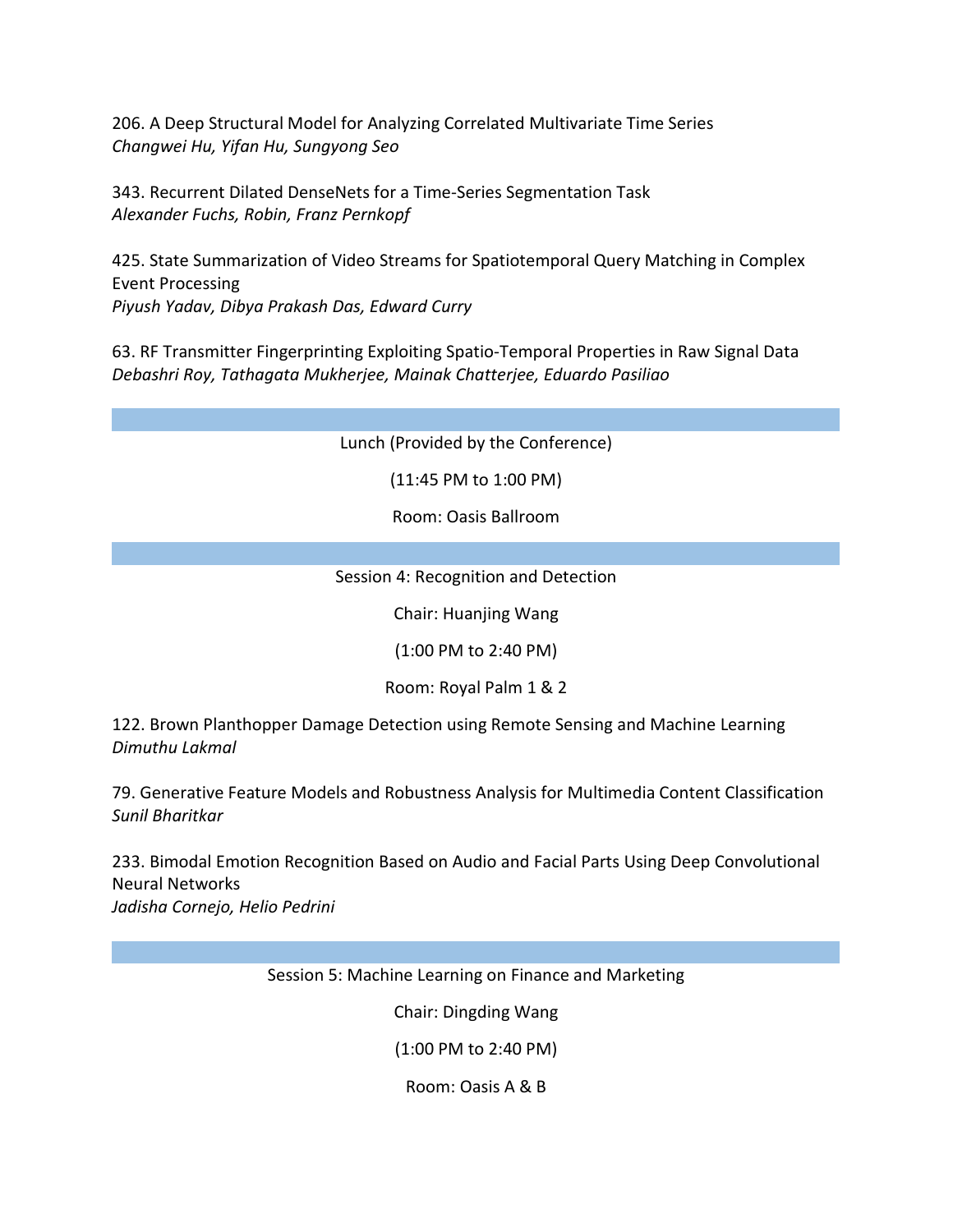182. Predicting Futures Market Movement using Deep Neural Networks *Tong Sun, Jia Wang, Jing Ni, Yu Cao, Benyuan Liu*

211. DeepTrax: Embedding Graphs of Financial Transactions *C Bayan Bruss, Keegan Hines, Jonathan Rider, Antonia Gogoglou*

80.An Industry Case of Large-Scale Demand Forecasting of Hierarchical Components *Rodrigo Rivera, Ivan Nazarov, Ivan Maksimov, Aleksandr Pletnev, Yuke Xiang, Evgeny Burnaev*

110. Risk-Based Dynamic Pricing via Failure Prediction *Chi Zhang, Chetan Gupta, Seiji Joichi, Ahmed Farahat, Huijuan Shao*

Session 6: Text Analytics

Chair: Joseph Prusa

(1:00 PM to 2:40 PM)

Room: Royal Palm 3

315. Learning to Propose Amendments: Identifying Patterns in the Right to Information Query Log

*Nayantara Kotoky, Saradhi Vijaya V*

161. Unsupervised Topic Model Based Text Network Construction for Learning Word Embeddings *Sunnie Sun Chung, Mike D'Arcy*

328. Entity Set Expansion for Detecting Fashion Trends *Maulik Parmar, Sagnik Sarkar*

185. Collaborative Attentive Autoencoder for Scientific Article Recommendation *Meshal Alfarhood, Jianlin Cheng*

Coffee Break

(2:40 PM to 3:00 PM)

Room: Oasis Foyer

Session 7: Recognition and Detection in Computer Vision

Chair: Huanjing Wang

(3:00 PM to 4:40 PM)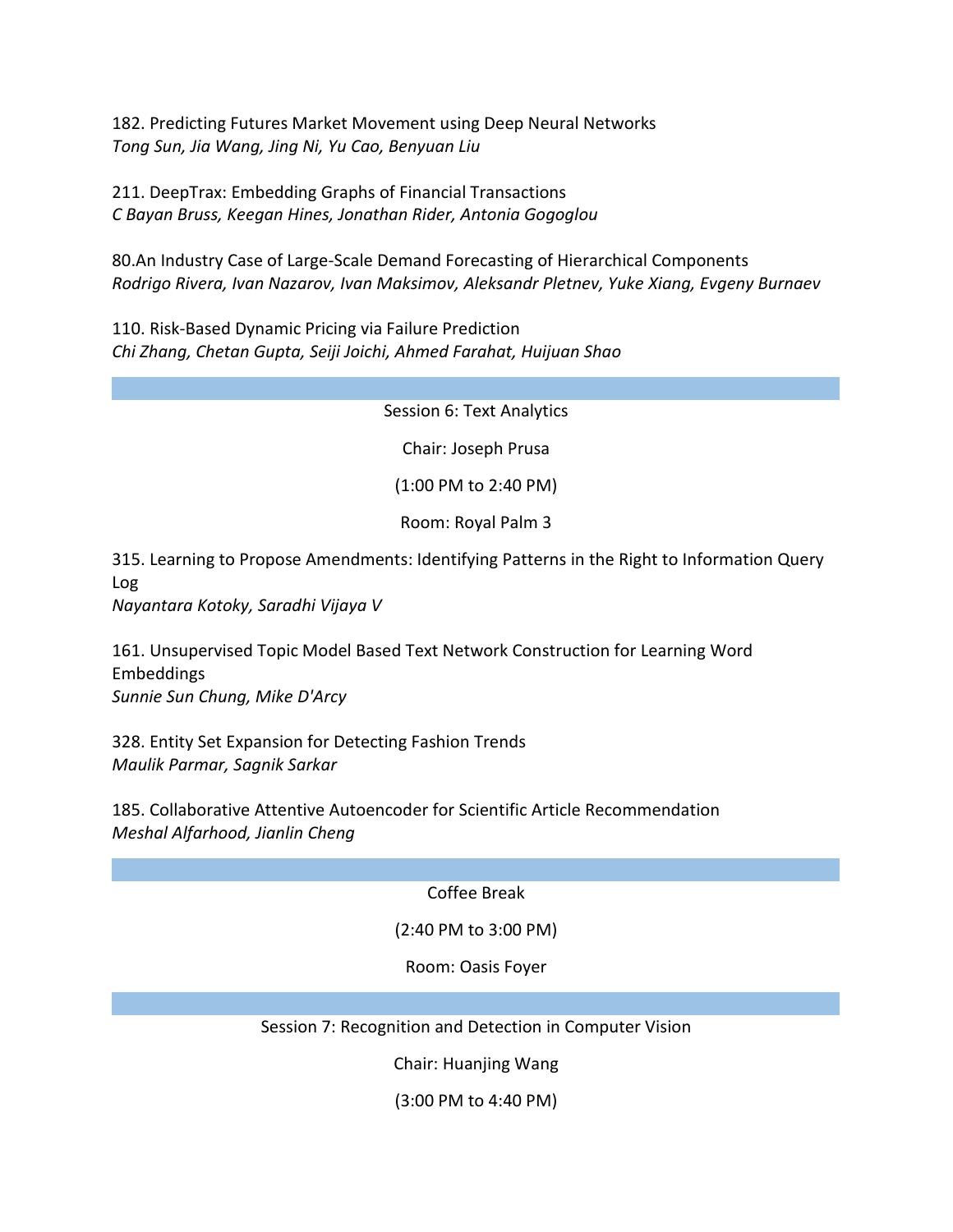### Room: Royal Palm 1 & 2

289. Radar-Based Human Target Detection using Deep Residual U-Net for Smart Home Applications *Michael Stephan, Avik Santra*

45. Spatio-Temporal FAST 3D Convolutions for Human Action Recognition *Alexandros Stergiou, Ronald Poppe*

324. Fall Detection in Video Sequences Based on a Three-Stream Convolutional Neural Network *Guilherme Leite, Gabriel Silva, Helio Pedrini*

127. Moving Cast Shadow Detection in Video Based on New Chromatic Criteria and Statistical Modeling *Hang Shi, Chengjun Liu*

300. Towards Real-Time Detection and Mitigation of Driver Frustration using SVM *Sebastian Zepf, Tobias Stracke, Alexander Schmitt, Florian van de Camp, Jürgen Beyerer*

### Session 8: Multi-Agent and Robotics

Chair: Gabriel Castaneda

(3:00 PM to 4:40 PM)

Room: Oasis A & B

172. Pattern-RL: Multi-Robot Arbitrary Pattern Formation via Deep Reinforcement Learning *Jia Wang*

443. Interpretable Approximation of a Deep Reinforcement Learning Agent as a Set of If-Then Rules

*Subramanya Prasad Nageshrao, Bruno Costa, Dimitar Filev*

105. A Hierarchical Model for StarCraft II Mini-Game *Tianlin Liu, Xihong Wu, Dingsheng Luo*

372. Evaluating the Performance of the Deep Active Imitation Learning Algorithm in the Dynamic Environment of FIFA Player Agents *Matheus P. P. Faria, Rita Julia, Lídia Tomaz*

283. Shapley Value Approximation with Divisive Clustering *Kevin M Corder, Keith Decker*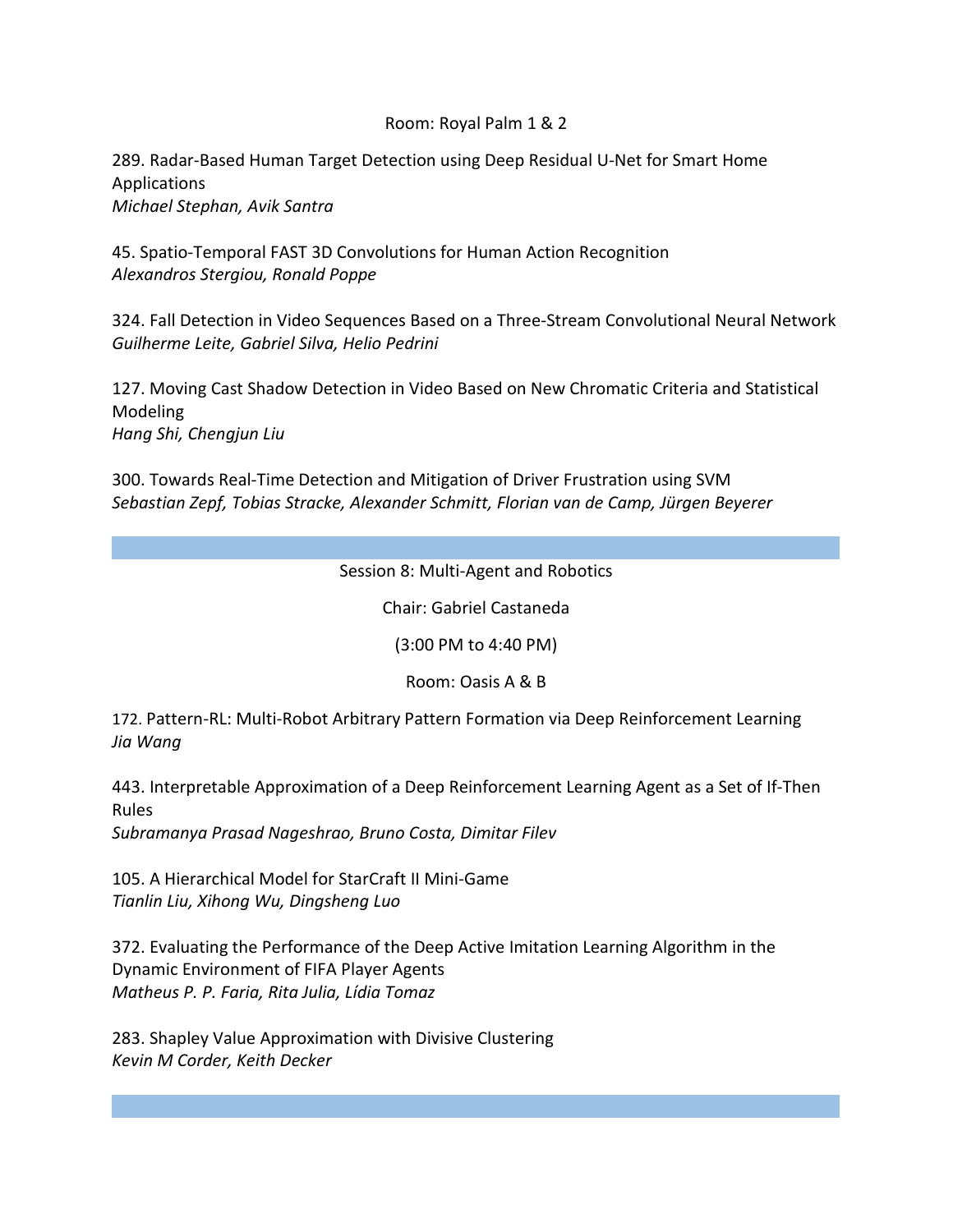Session 9: Supervised Learning Applications

Chair: Karl Weiss

(3:00 PM to 4:40 PM)

#### Room: Royal Palm 3

434. Supervised Machine Learning Approach for Effective Supplier Classification *Ramkumar Harikrishnakumar*

169. Classifying, Detecting, and Predicting Infestation Patterns of the Brown Planthopper in Rice Paddies *Christopher G Harris, Y Andi Trisyono*

100. Reordering Genomic Sequences for Enhanced Classification via Compression Analytics *Christina Ting, Renee Gooding, Richard Field, Jacob Caswell*

## CONFERENCE RECEPTION (6:30 PM to 9:00 PM) Room: Oasis Ballroom

### Poster Presentations: ICMLA 2019 Main Conference Chair: Huanjing Wang and Dingding Wang (6:30 PM to 9:00 PM) Room: Oasis Ballroom

10. Educational Data Mining in R and Sparkling Water for Forecasting School Dropout of Students in the Engineering Courses at the University of Brasilia - UnB *Rodrigo Fonseca Silveira, Marcelo Ladeira, Marcio Victorino*

20. Using Text Mining to Categorize the Purpose of Public Spending for the Benefit of Transparency and Accountability *Muricio B De Jesus, Marcelo Ladeira, Gustavo Erven, Gladston Silva*

31. Leveraging Elastic Demand for Forecasting *Houtao Deng, Ganesh Krishnan, Ji Chen, Dong Liang*

34. Locally Convex Kernel Mixtures: Bayesian Subspace Learning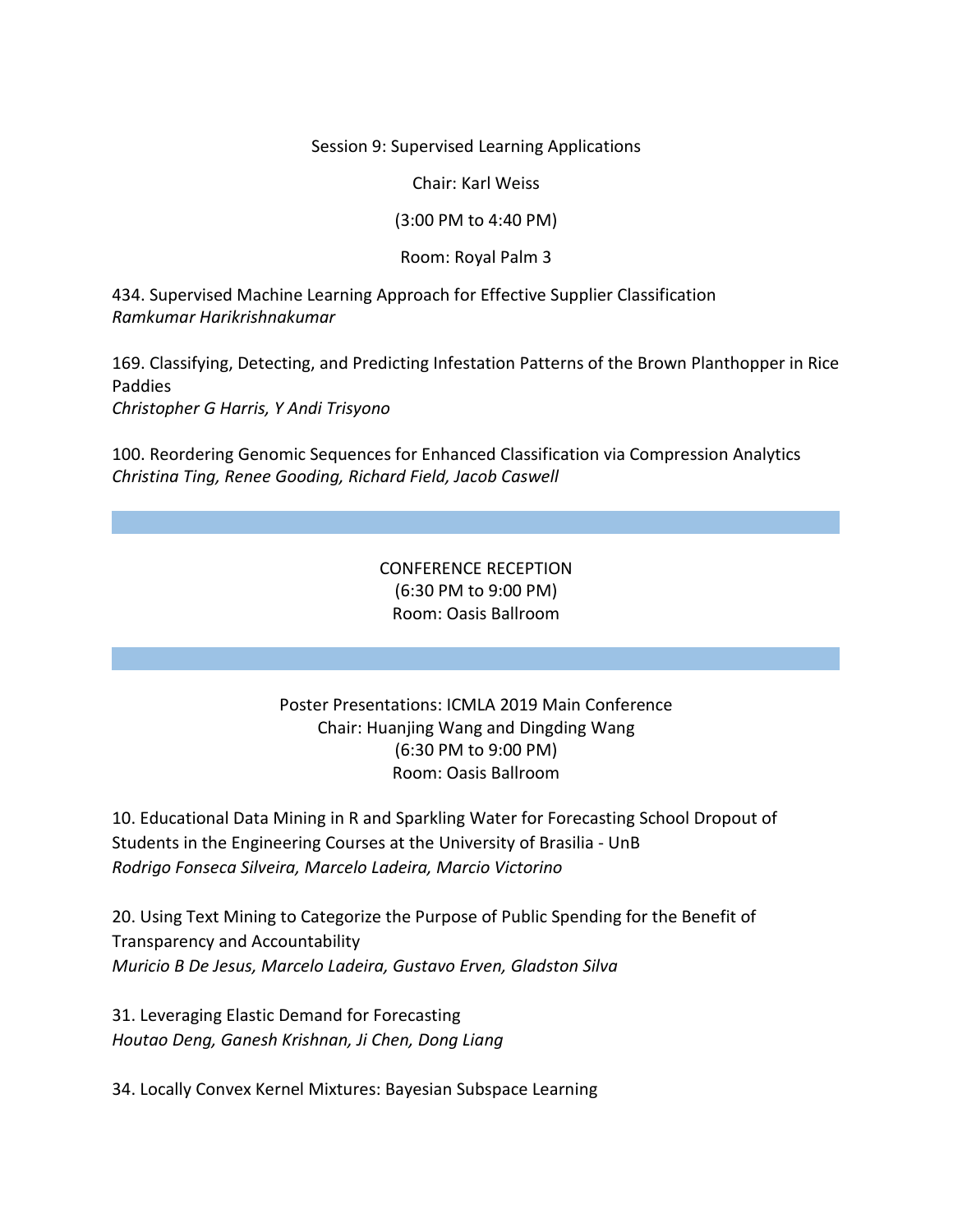*Duy H Thai, David Dunson, Hau-tieng Wu*

37. Rare Geometries: Revealing Rare Categories via Dimension-driven Statistics *Henry Kvinge, Elin R Farnell, Jingya Li, Yujia Chen*

41. Client-Side Monitoring of HTTP Clusters Using Machine Learning Techniques *Ricardo Filipe*

42. Learning User's Mobile Application Usage - a Deep Learning Approach *Jingyi Shen, Omair Shafiq*

57. Machine Learning to Predict Developmental Neurotoxicity with High-throughput Data from 2D Bio-engineered Tissues *Finn Kuusisto, Vitor Santos Costa, Zhonggang Hou, James Thomson, David Page, Ron Stewart*

64. Stochastic Gradient Descent for 0/1 Loss and its Sensitivity to Adversarial Attacks *Meiyan Xie, yunzhe xue, Usman Roshan*

71. Modelling, Learning and Prediction of Complex Radar Emitter Behaviour *Sabine Apfeld*

74. IsoClustering: A Generalized Framework for Local Data Clustering *David Haley, Ehsan Kamalinejad, Jiaofei Zhong*

77. Using Bidirectional Long Short Term Memory with Attention Layer to Estimate Driver Behavior *Shokoufeh Monjezi Kouchak, Ashraf Gaffar*

90. A Boosted Tree Machine Learning Alternative to Predictive Evaluation of Nondestructive Concrete Compressive Strength *Ahmed Lasisi, Obanishola Sadiq, Ibrahim O Balogun, Abdulfatai Tunde-Lawal, Nii Attoh-Okine*

113. Style-aware Neural Model with Application in Authorship Attribution *Fereshteh Jafariakinabad, Kien Hua*

121. Lean Training Data Generation for Planar Object Detection Models in Unsteady Logistics **Contexts** 

*Laura Dörr, Felix Brandt, Anne Meyer, Martin Pouls*

126. Unsupervised Learning on the Health and Retirement Study using Geometric Data Analysis *Reinaldo Sanchez-Arias, Roberto Batista*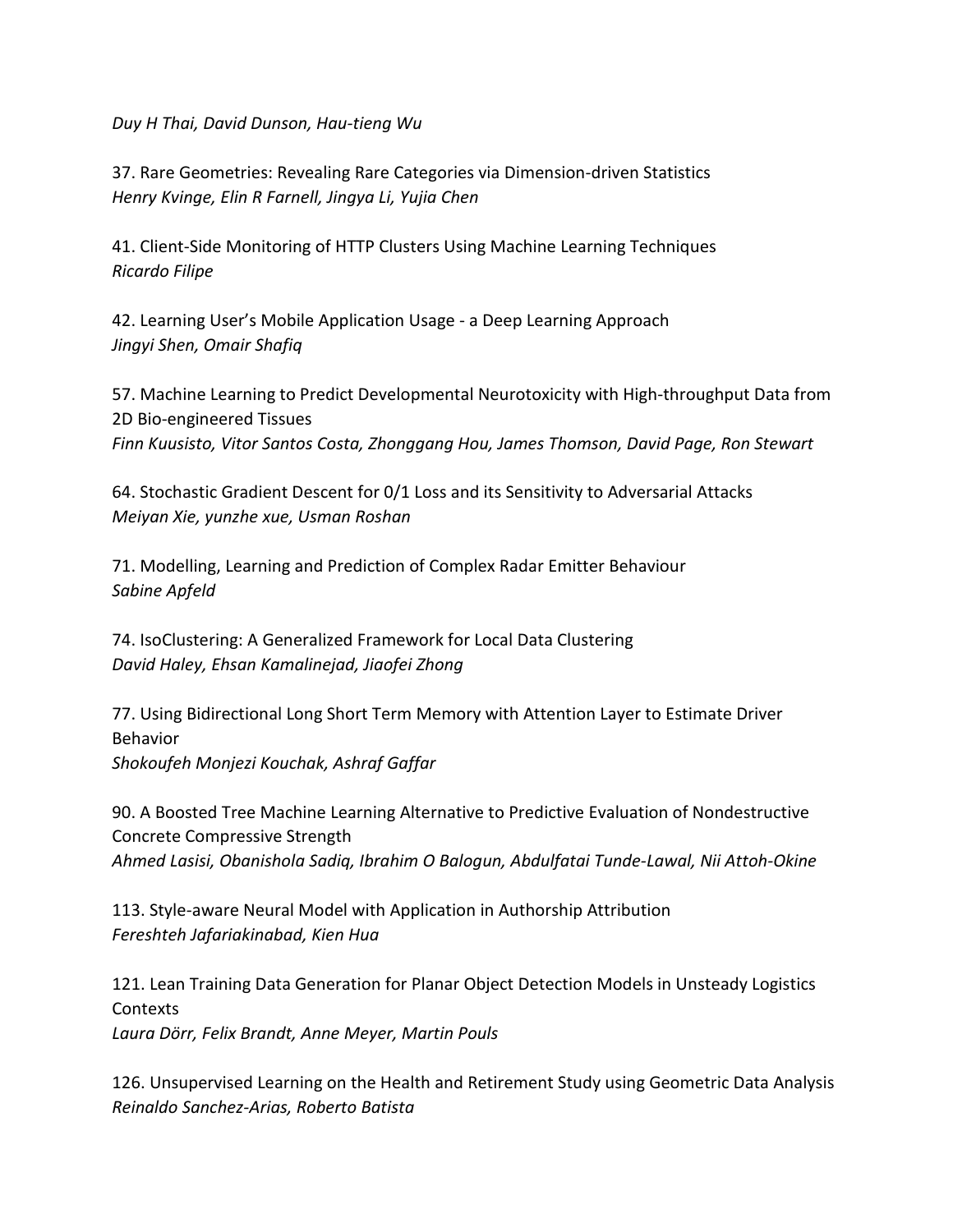128. A Machine Learning Approach to Maximizing Broadband Capacity via Dynamic DOCSIS 3.1 Profile Management *Anastasia Gaydashenko, Sangeeta Ramakrishnan*

131. Encoding in Neural Networks *Sunil Bharitkar*

147. AudioForesight: A Process Model for Audio Predictive Maintenance in Industrial Environments *Dominic Henze, Klaidi Gorishti, Bernd Bruegge, Jan-Philipp Simen*

154. Cyclic Boosting - an explainable supervised machine learning algorithm *Felix C Wick, Ulrich Kerzel, Michael Feindt*

163. Predictive Linguistic Features of Cohesion in Schizophrenia *Amal AlQahtani*

170. Low-Power Classification using FPGA—An Approach based on Cellular Automata, Neural Networks, and Hyperdimensional Computing *Joakim Nilsson, Niklas Karvonen*

180. Classification and Feature Extraction for User Identification for Smart Home Networks Based on Apps Access History *Yosef Ashibani, Qusay H. Mahmoud*

181. Facility Locations Utility for Uncovering Classifier Overconfidence *Karsten T Maurer, Walter Bennette*

184. The Machine Learning Models for Activity Recognition Applications with Wearable Sensors *Igor Khokhlov, Leon Reznik, Rohit Bhaskar*

192. Online Causal Structure Learning in the Presence of Latent Variables *Durdane Kocacoban, James Cussens*

204. An Analysis of Univariate and Multivariate Electrocardiography Signal Classification *Nelly Elsayed, Anthony S. Maida, Magdy Bayoumi*

205. Pelee-Text: A Tiny Convolutional Neural Network for Multi-Oriented Scene Text Detection *Manuel A. Córdova, Luis G. L. Decker, Jose L. Flores-Campana, Andreza A. dos Santos, Jhonatas S. Conceição, Allan Pinto, Helio Pedrini and Ricardo da S. Torres*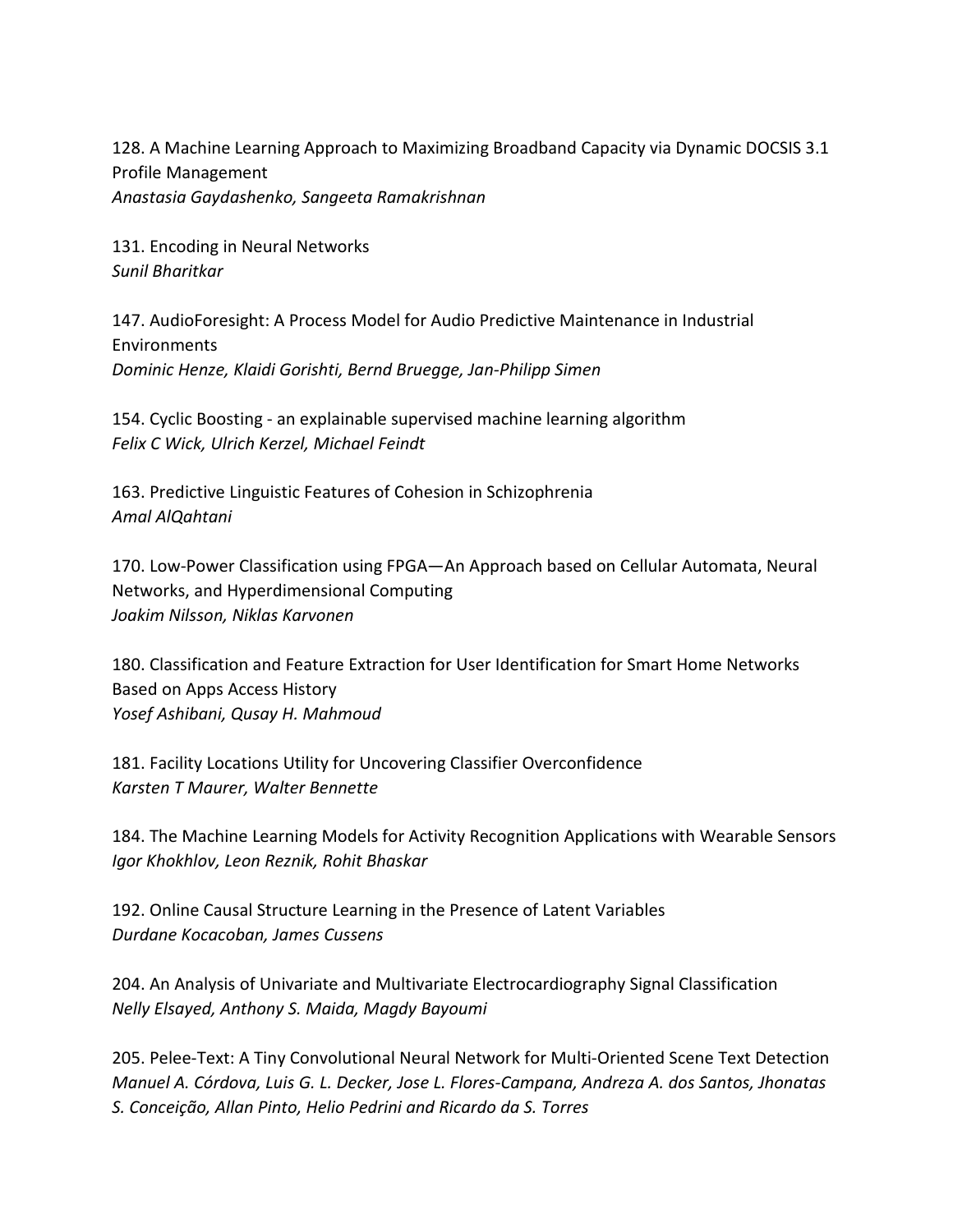215. RNN-based Classifier to Detect Stealthy Malware using Localized Features and Complex Symbolic Sequence

*Sanket Shukla, Gaurav Kolhe, Setareh Rafatirad, Sai Manoj Pudukotai Dinakarrao*

217. Computer-Aided Diagnosis using Class-Weighted Deep Neural Network *Pritam Sarkar, Vandad Davoodnia, Ali Etemad*

220. Physics-guided Neural Network with Model Discrepancy Based on Upper Troposphere Wind Prediction *Ken-ichi Fukui, Junya Tanaka, Tomohiko Tomita, Masayuki Numao*

224. Evaluating the Transferability and Adversarial Discrimination of Convolutional Neural Networks for Threat Object Detection and Classification within X-Ray Security Imagery *Yona Falinie A. Gaus, Neelanjan Bhowmik, Samet Akcay, Toby Breckon*

227. When to Pull Starting Pitchers in Major League Baseball? A Data Mining Approach *Michael Woodham, Jason Hawkins, Ankita Singh, Shayok Chakraborty*

247. Discovering Programmer Intention Behind Written Source Code *Gadiel Sznaier Camps, Nicolas Bohm Agostini, David R Kaeli*

256. Word Embedding by Combining Resources and Integrating Techniques *Kazem Qazanfari, Abdou Youssef*

258. A Comparative Analysis of Unsupervised Learning Techniques for Anomaly Detection in Railway Systems *Macilio S Ferreira, Lucio F. Vismari, Paulo S. Cugnasca, Jorge Rady Almeida Junior, João B. Camargo Junior, Guilherme Kallemback* 

264. Context-Aware Autonomous Driving Using Meta-Reinforcement Learning. *Yesmina Jaafra, Aline Deruyver, Jean-Luc Laurent, Mohamed Saber Naceur*

284. Predicting Louisiana Public High School Dropout through Imbalanced Learning Techniques *Marmar Orooji, Jianhua Chen*

293. LoGANv2: Conditional Style-Based Logo Generation with Generative Adversarial Networks *Cedric R Oeldorf, Gerasimos Spanakis*

301. Explainable Density-based Approach for Self-Driving Actions Classification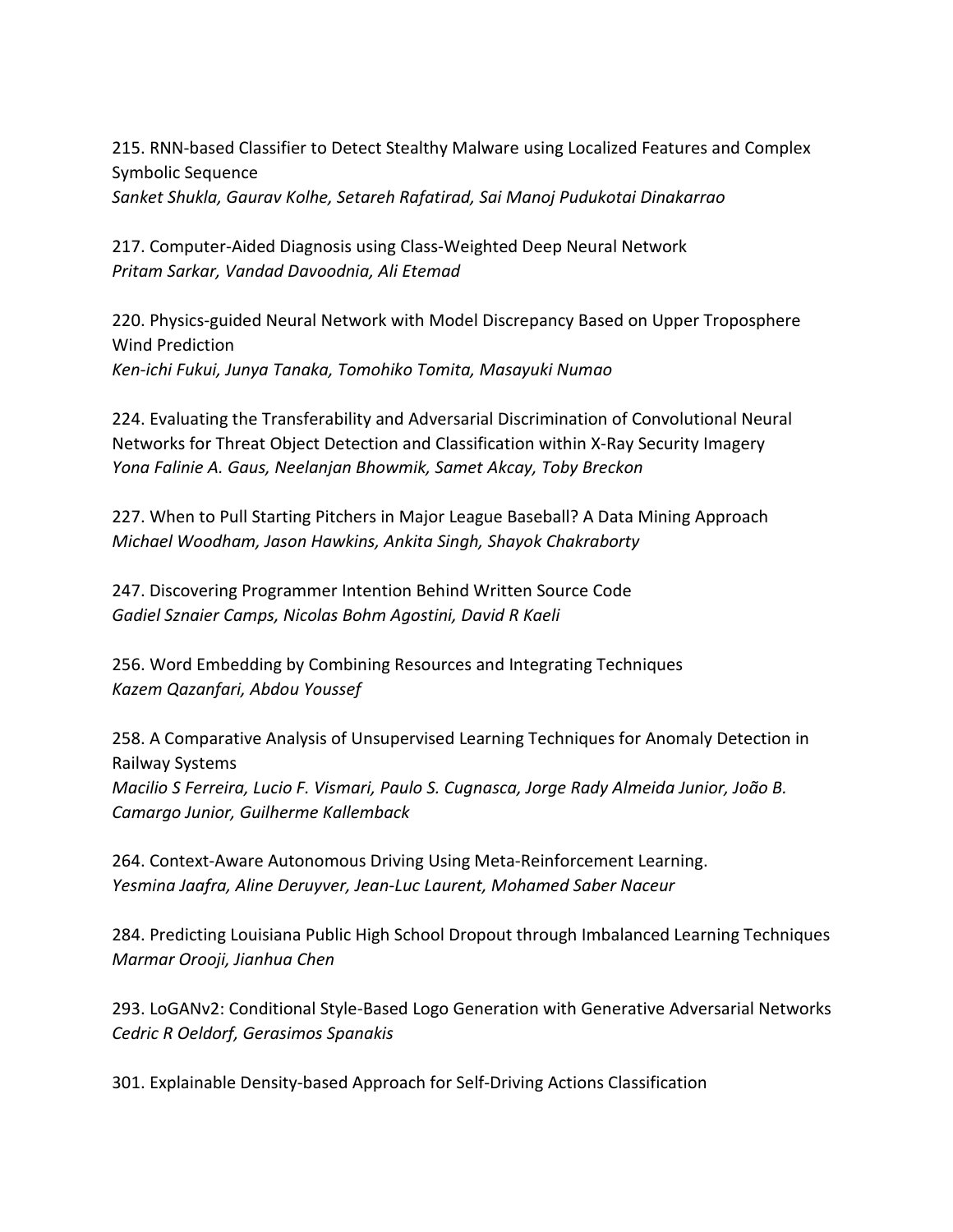*Eduardo Soares, Plamen Angelov, Dimitar Filev, Bruno Costa, Marcos Castro, Subramanya P Nageshrao*

303. Identifying Laguerre-Gaussian Modes using Convolutional Neural Network *Safura Sharifi, Yaser Banadaki, Elisha Siddiqui, Savannah Cuozzo, Narayan Bhusal, Lior Cohen, Austin Kalasky, Nik Prajapati, Rachel Soto-Garcia, Sofia Brown, Irina Novikova, Eugeniy Mikhailov, Georgios Veronis, Jonathan Dowling*

308. Denoising Internet Delay Measurements using Weak Supervision *Anirudh Muthukumar, Ram Durairajan*

313. Scalable Data Parallel Approaches to Anomaly Detection in Climate Data using Gaussian Processes *Krishna Karthik Gadiraju, Bharathkumar Ramachandra, Ashwin Shashidharan Benjamin Dutton,* 

*Ranga Vatsavai*

327. Advanced Decision Making and Interpretability through Neural Shrubs *Kyle A Caudle, Randy C. Hoover, Shashwati Shradha, AAron Alphonsus*

342. Region Based Anomaly Detection with Real-Time Training and Evaluation *Philip A Adey*

359. Extracting Cryptocurrency Price Movements from the Reddit Network Sentiment *Stephen Wooley, Andrew Edmonds, Arunkumar Bagavathi, Siddharth Krishnan*

369. Frosting Weights for Better Continual Training *Xiaofeng Zhu, Feng Liu, Goce Trajcevski, Dingding Wang*

380. Music Mood Classification using Convolutional Neural Networks *Teng-Sheng Moh*

381. Feature Changes in Source Code for Commit Classification into Maintenance Activities *Richard V. R. Mariano, Geanderson Esteves dos Santos, Markos Viggiato de Almeida, Wladmir Cardoso Brandão*

394. An Application of Autonomous Learning Multimodel System for Localization in Industrial Warehouse Storage Rack *Sheng Huang*

405. Root Cause Detection Among Anomalous Time Series Using Temporal State Alignment *Sayan Chakraborty, Smit Shah, Kiumars Soltani, Anna Swigart*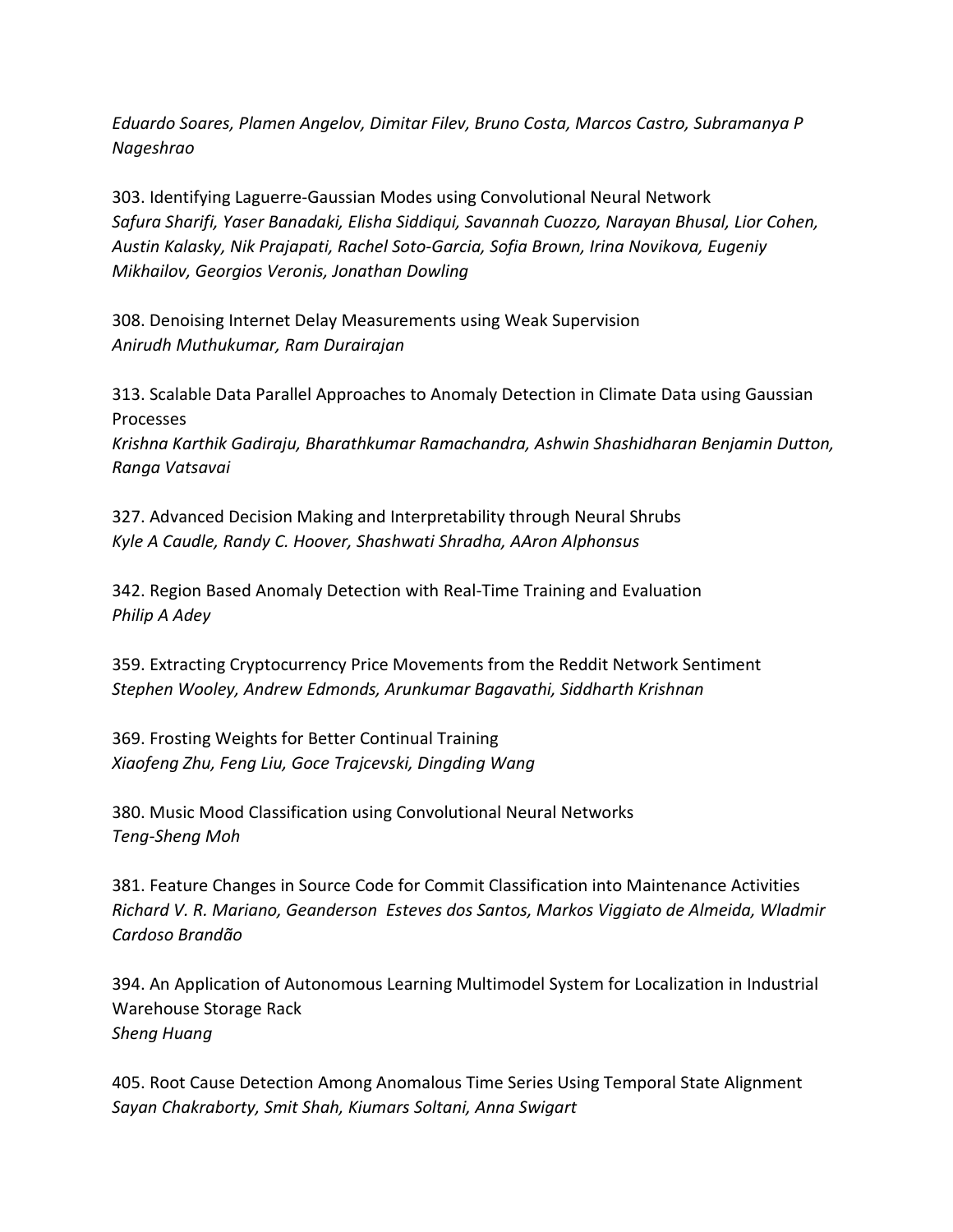415. Asynchronous Multitask Reinforcement Learning with Dropout for Continuous Control *Zilong Jiao, Jae Oh*

416. End-to-End Reinforcement Learning for Multi-Agent Continuous Control *Zilong Jiao, Jae Oh*

418. Maximizing Customer Lifetime Value using Stacked Neural Networks: An Insurance Industry Application *Ismael Moreno, Gadiel Desirena, Armando Diaz, Daniel Garcia, Jalil Desirena*

422. Face Recognition Using Segmentation Technology *Jiangjiang Liu, Fei Gao*

428. Assessing Wireless Data Services with Machine Learning and Geostatistics *Glenn Bruns, Jose Mijangos*

439. Hateful Speech Detection in Public Facebook Pages for Bengali Language *Alvi Md. Ishmam*

440. A Comparative Analysis of Traditional and Deep Learning-based Anomaly Detection Methods for Streaming Data *Mohsin Munir, Muhammad Ali Chattha, Andreas Dengel Sheraz Ahmed*

#### **Day 2: December 17, 2019**

Conference Registration (7:00 AM to 6:00 PM)

Room: Oasis Foyer

Light Breakfast (7:00 AM to 8:00 AM)

Room: Oasis Foyer

Keynote Speaker (8:30 AM to 9:30 AM)

Chair: Taghi M. Khoshgoftaar

Title: Deep Learning as a Service: Guaranteeing Robustness Against Deception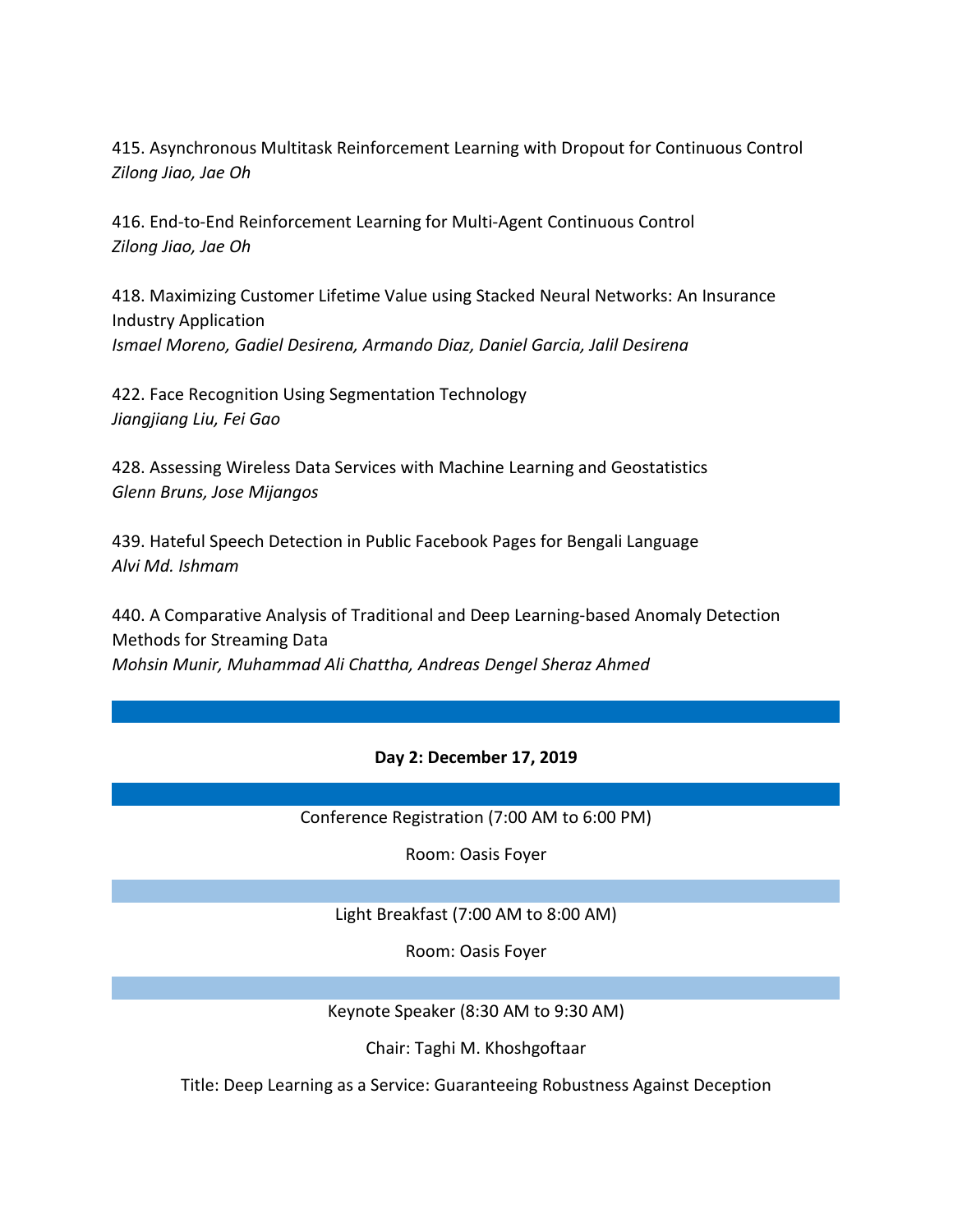Speaker: Ling Liu, Georgia Institute of Technology

Room: Oasis Ballroom

Coffee Break (9:30 AM to 9:45 AM)

Room: Oasis Foyer

Session 10: Machine Learning Algorithms (I)

Chair: Huanjing Wang

(9:45 AM to 11:45 PM)

Room: Royal Palm 1 & 2

82. Active Learning for Feasible Region Discovery *Nicolas Knudde, Ivo Couckuyt, Kohei Shintani, Tom Dhaene*

92. Independent Component Analysis Based On Mutual Dependence Measures *Ze Jin, David Matteson, Tianrong Zhang*

134. Domain-Invariant Regression under Beer-Lambert's Law *Ramin Nikzad-Langerodi, Werner Zellinger, Susanne Saminger-Platz, Bernhard A. Moser*

168. Multiple Learning for Regression in Big Data *Xiang Liu, ZIyang Tang, Huyunting Huang, Tonglin Zhang, Baijian Yang*

295. Kernel Selection for Modal Linear Regression: Optimal Kernel and IRLS Algorithm *Yamasaki Ryoya, Toshiyuki Tanaka*

Session 11: Deep Learning Applications

Chair: M. Arif Wani

(9:45 AM to 11:45 PM)

Room: Oasis A & B

156. Deep Neuronal Based Classifiers for Wireless Multi-Hop Network Mobility Models *Daniel Gutierrez, Sergio Toral*

62. Deep Learning Approach to Trademark International Class Identification *Girish Showkatramani, Nidhi Khatri, Arlene Landicho, Darwin Layog*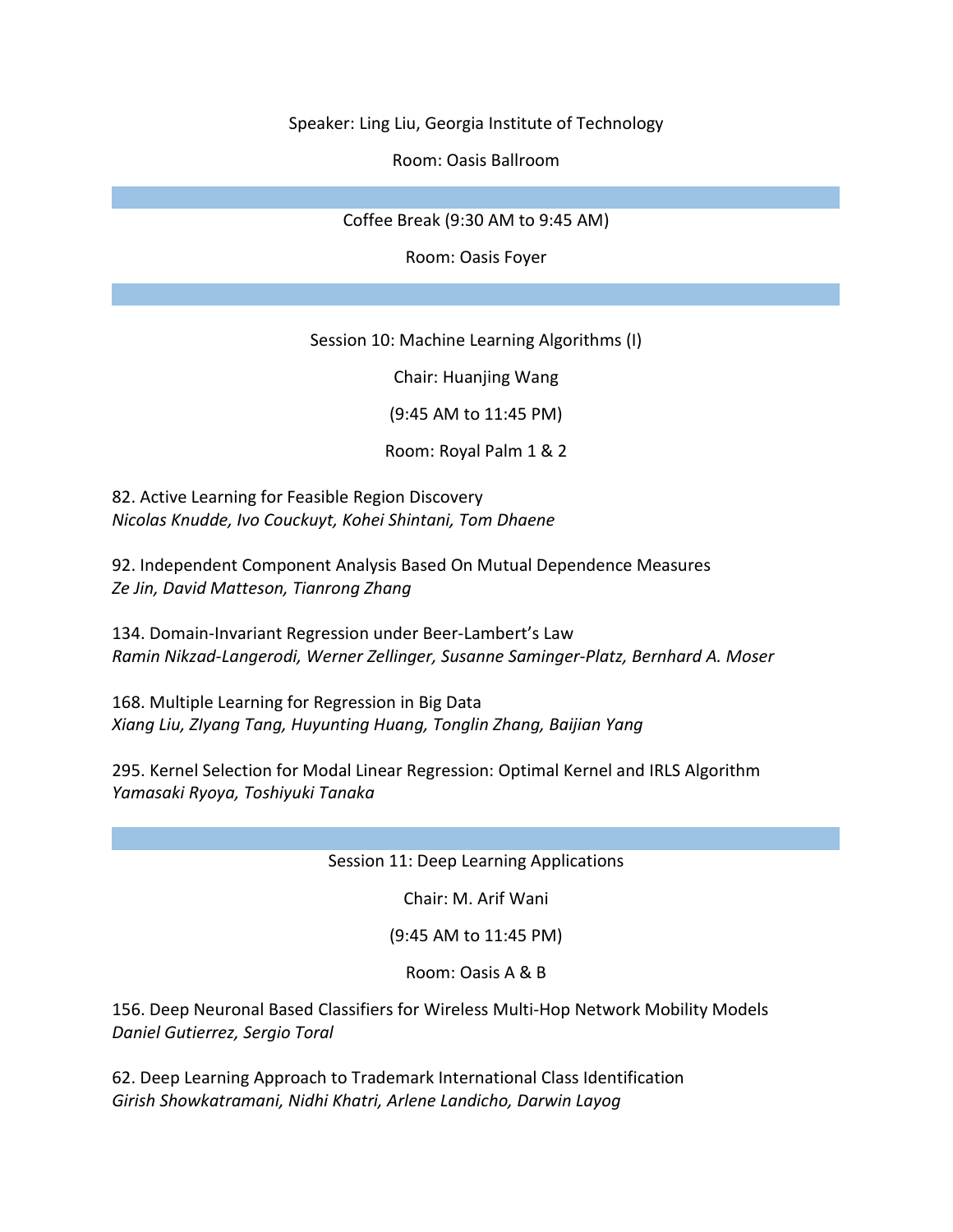158. LSTM based Bearing Fault Diagnosis of Electrical Machines using Motor Current Signal *Russell Sabir, Daniele Rosato, Sven Hartmann, Clemens Guehmann*

191. Long-Short Term Memory Network for Detecting CRISPR Arrays *Shantanu Deshmukh, Philip Heller, Natalia Khuri*

Session 12: Object Detection

Chair: Dingding Wang

(9:45 AM to 11:45 PM)

Room: Royal Palm 3

262. An Edge Computing Visual System for Vegetable Categorization *Chang Liu, Xizhe Wang, Jing Ni, Yu Cao, Benyuan Liu*

123. Deep Learning-Based Object Detection for Digital Inspection in the Mining Industry *Thiago D'Angelo, Marina Mendes, Breno Keller, Rafael Ferreira, Saul Delabrida, Ricardo Rabelo, Hector Azpurua, Andrea Bianchi*

348. On the Performance of Extended Real-time Object Detection and Attribute Estimation to Within Urban Scene Understanding *Khalid Dr Ismail, Toby Breckon*

213. MobileNet-Tiny: A Deep Neural Network-based Real-Time Object Detection for RasberryPi *Nithesh Sanjay, Ali Ahmadinia*

325. Experimental Exploration of Compact Convolutional Neural Network Architectures for Non-Temporal Real-time Fire Detection *Ganesh Samarth C.A., Neelanjan Bhowmik, Toby Breckon*

Lunch (Provided by the Conference)

(11:45 PM to 1:00 PM)

Room: Oasis Ballroom

Session 13: Text Mining

Chair: Dingding Wang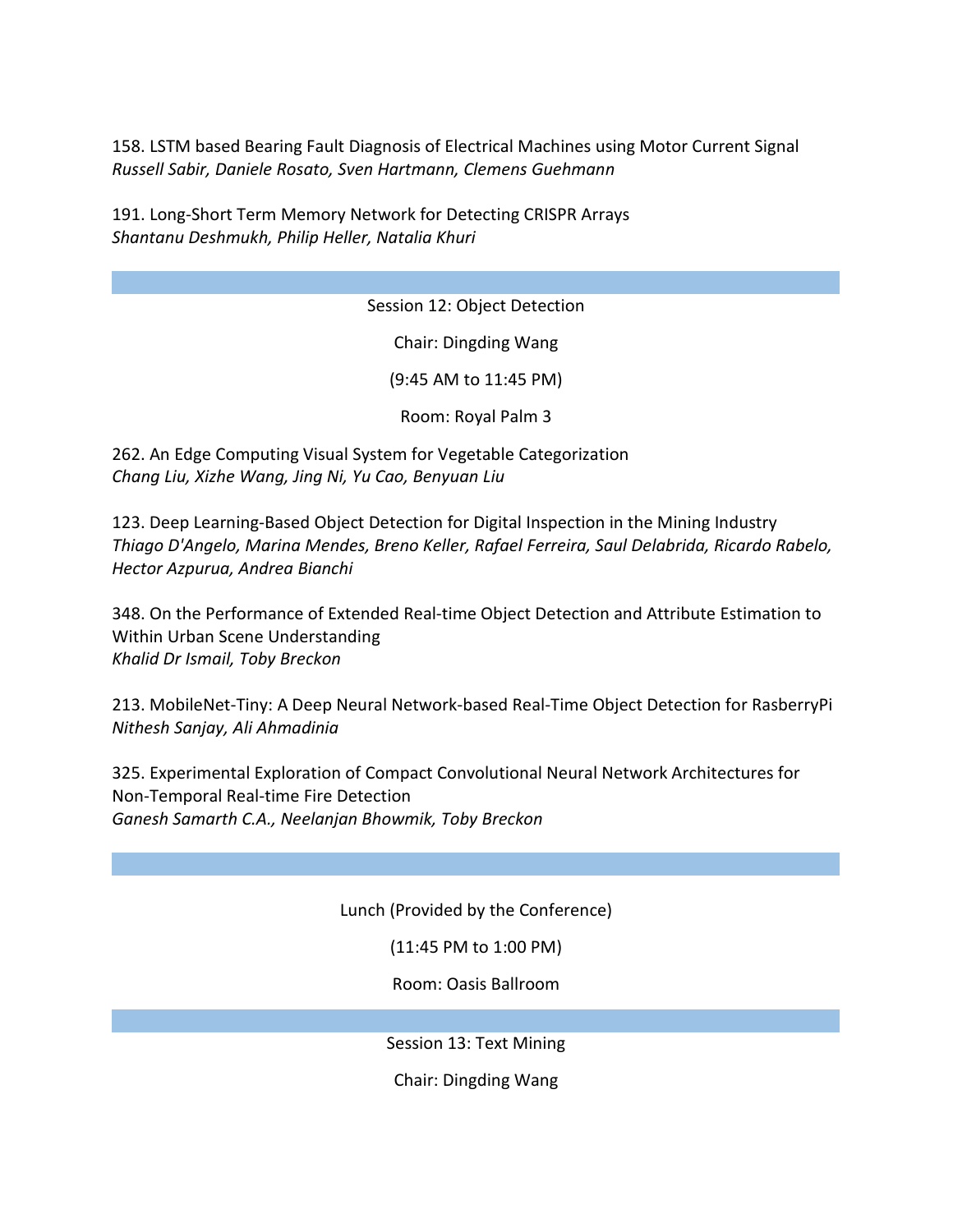### (1:00 PM to 2:40 PM)

### Room: Royal Palm 1 & 2

116. Text Similarity in Vector Space Models: A Comparative Study *Omid Shahmirzadi, Kenneth Younge, Adam Lugowski*

353. Suggestion Mining from Online Reviews using Random Multimodel Deep Learning *Feng Liu, Liangji Wang, Xiaofeng Zhu, Dingding Wang*

257. Mining Strengths and Weaknesses of Cricket Players Using Short Text Commentary *Swarup Ranjan Behera, Parag Agrawal, Amit Awekar, Saradhi Vijaya V*

299. Does Semantic Search Performs Better than Lexical Search in the Task of Assisting Legal Opinion Writing? *Daniel de S. C. Pedroso, Marcelo Ladeira, Thiago P Faleiros*

Session 14: Deep Learning Algorithms (II)

Chair: Huanjing Wang

(1:00 PM to 2:40 PM)

Room: Oasis A & B

349. Feedback Learning for Improving the Robustness of Neural Networks *Chang Song, Zuoguan Wang, Hai Li*

152. Disentangling and Learning Robust Representations with Natural Clustering *Javier Antoran, Antonio Miguel*

314. Forcing Interpretability for Deep Neural Networks through Rule-based Regularization *Nadia El Bekri, Marco Huber*

111. Low-bit quantization and quantization-aware training for small-footprint keyword spotting *Yuriy Mishchenko*

Session 15: Social Networks and Event Mining

Chair: Karl Weiss

(1:00 PM to 2:40 PM)

Room: Royal Palm 3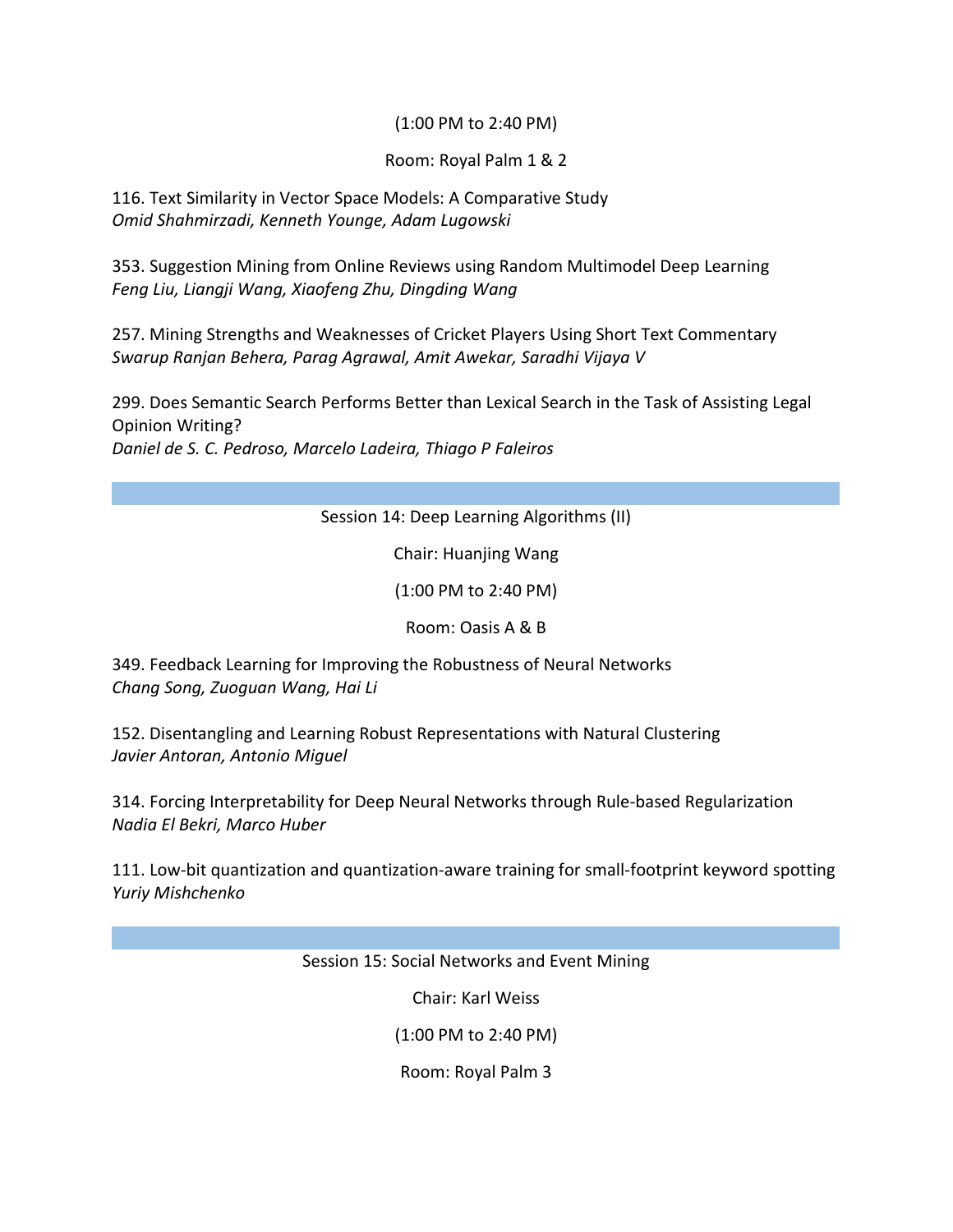362. Large-scale Gender/Age Prediction of Tumblr Users *Yao Zhang, Changwei Hu, Yifan Hu, Tejaswi Kasturi, Matt Gillingham, Shanmugam Ramasamy, Keith Yamamoto*

363. Legislative Vote Prediction using Campaign Donations and Fuzzy Hierarchical Communities *Scott A Wahl*

436. Evaluation of Event Impact on Key Performance Indicators *Qiyao Wang, Ahmed Farahat, Kosta Ristovski, Chetan Gupta, Shuai Zheng*

104. Complete Rare Event Specification using StochasticTreatment: CRESST *Debanjana Banerjee*

Coffee Break

(2:40 PM to 3:00 PM)

Room: Oasis Foyer

## Session 16: Machine Learning on Imbalanced Data

Chair: Huanjing Wang

(3:00 PM to 4:40 PM)

Room: Royal Palm 1 & 2

19. Machine learning models to identify the risk of modern slavery in Brazilian cities *Marlu Santos, Gladston Silva, Marcelo Ladeira, Gustavo Erven*

282. An Empirical Comparison of Classification Algorithms for Imbalanced Credit Scoring Datasets

*Leopoldo S Melo Junior, Franco Maria Nardini, Chiara Renso, Jose Macedo*

254. Deep Learning and Thresholding with Class-Imbalanced Big Data *Justin Johnson, Taghi Khoshgoftaar*

338. Learning Curve Estimation with Large Imbalanced Datasets *Aaron N Richter, Taghi Khoshgoftaar*

Session 17: Deep Learning Algorithms (III)

Chair: M. Arif Wani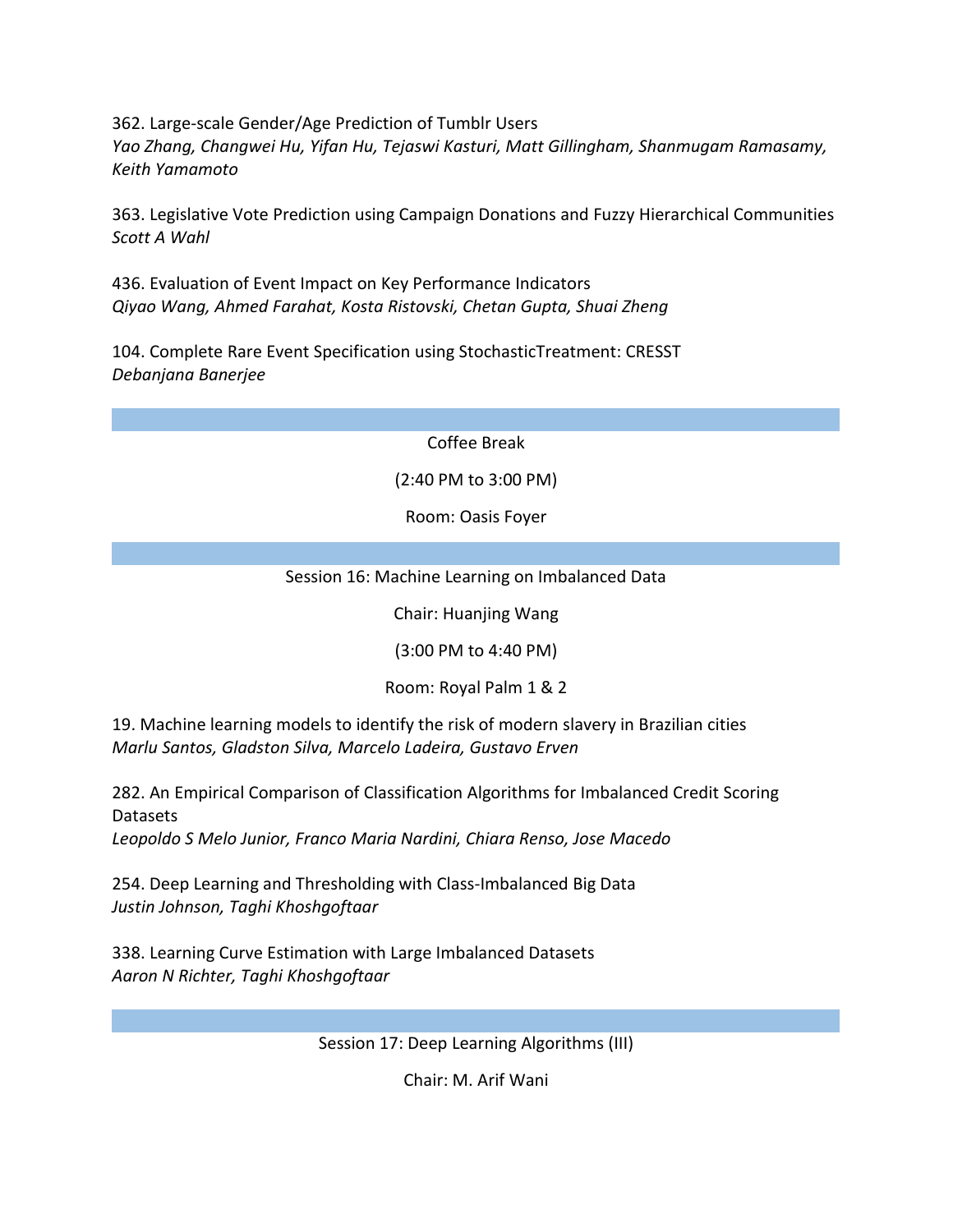### (3:00 PM to 4:40 PM)

#### Room: Oasis A & B

76. PPD: Permutation Phase Defense Against Adversarial Examples in Deep Learning *Mehdi Jafarnia Jahromi, Tasmin Chowdhury, Hsin-Tai Wu, Sayandev Mukherjee*

99. Multi-Adversarial Variational Autoencoder Networks *Abdullah-Al-Zubaer Imran, Demetri Terzopoulos*

212. Gradient Boosted Trees with Extrapolation *Alexey Malistov, Arseniy Trushin*

366. Joint Regularization on Activations and Weights for Efficient Neural Network Pruning *Qing Yang, Wei Wen, Zuoguan Wang, Hai Li*

### Session 18: Natural Language Processing

Chair: Joseph Prusa

(3:00 PM to 4:40 PM)

Room: Royal Palm 3

279. Natural Language Generation Using Reinforcement Learning with External Rewards *Vidhushini Srinivasan, Sashank Santhanam, Samira Shaikh*

322. Language-Agnostic Syllabification with Neural Sequence Labeling *Jacob R Krantz, Maxwell Dulin, Paul De Palma*

332. Investigating Input and Output Units in Diacritic Restoration *Sawsan A Alqahtani*

432. Feature Separation and Selective Fusion for Aspect Term Extraction Based on Multi-Task Neural Networks *Hongwei Liang, Yuan Rao, Yinong Xun*

259. P-Net: Convolutional Neural Network for Multi-Task Semantic Segmentation with Uncertain Label *Jin-woo Lee*

Session 19: Machine Learning for Self Driving

Chair: Huanjing Wang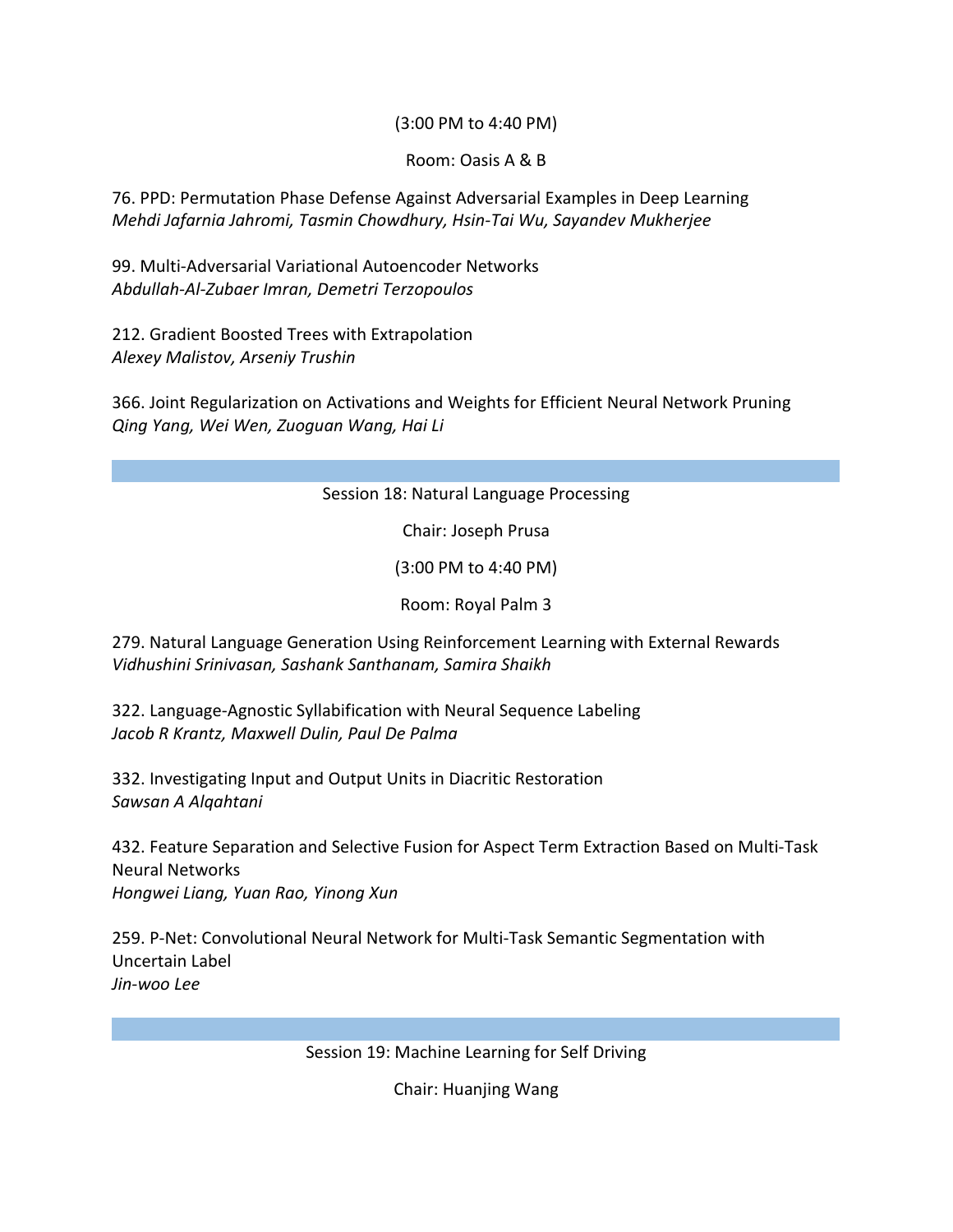### (4:45 PM to 6:00 PM)

### Room: Royal Palm 1 & 2

56. Ensemble Bayesian Decision Making with Redundant Deep Perceptual Control Policies *Keuntaek Lee, Ziyi Wang, Bogdan Vlahov, Harleen Brar, Evangelos Theodorou*

73. Automatic CNN Compression System for Autonomous Driving *Daichi Murata, Toru Motoya, Hiroaki Ito*

84. Discretionary Lane Change Decision Making using Reinforcement Learning with Modelbased Exploration *Songan Zhang*

345. Colorectal Polyp Segmentation by U-Net with Dilation Convolution *Xinzi Sun, Pengfei Zhang, Dechun Wang, Yu Cao, Benyuan Liu*

### Session 20: Machine Learning on Acoustic Data

Chair: Joseph Prusa

(4:45 PM to 6:00 PM)

Room: Oasis A & B

419. Predicting Music Popularity Using Music Charts *Carlos V Soares Araujo, Marco Cristo, Rafael Giusti*

196. Classifying Humpback Whale Calls to Song and Non-Song Vocalizations using Bag of Words Descriptor on Acoustic Data *Hamed Mohebbi-Kalkhoran, Chenyang Zhu, Matthew Schinault, Purnima Ratilal*

209. Acoustic Scene Classification Using Deep Mixture of Pre-trained Convolutional Neural **Networks** 

*Truc Thi Kim Nguyen, Franz Pernkopf*

Session 21: Machine Learning Applications

Chair: Gabriel Castaneda

(4:45 PM to 6:00 PM)

Room: Royal Palm 3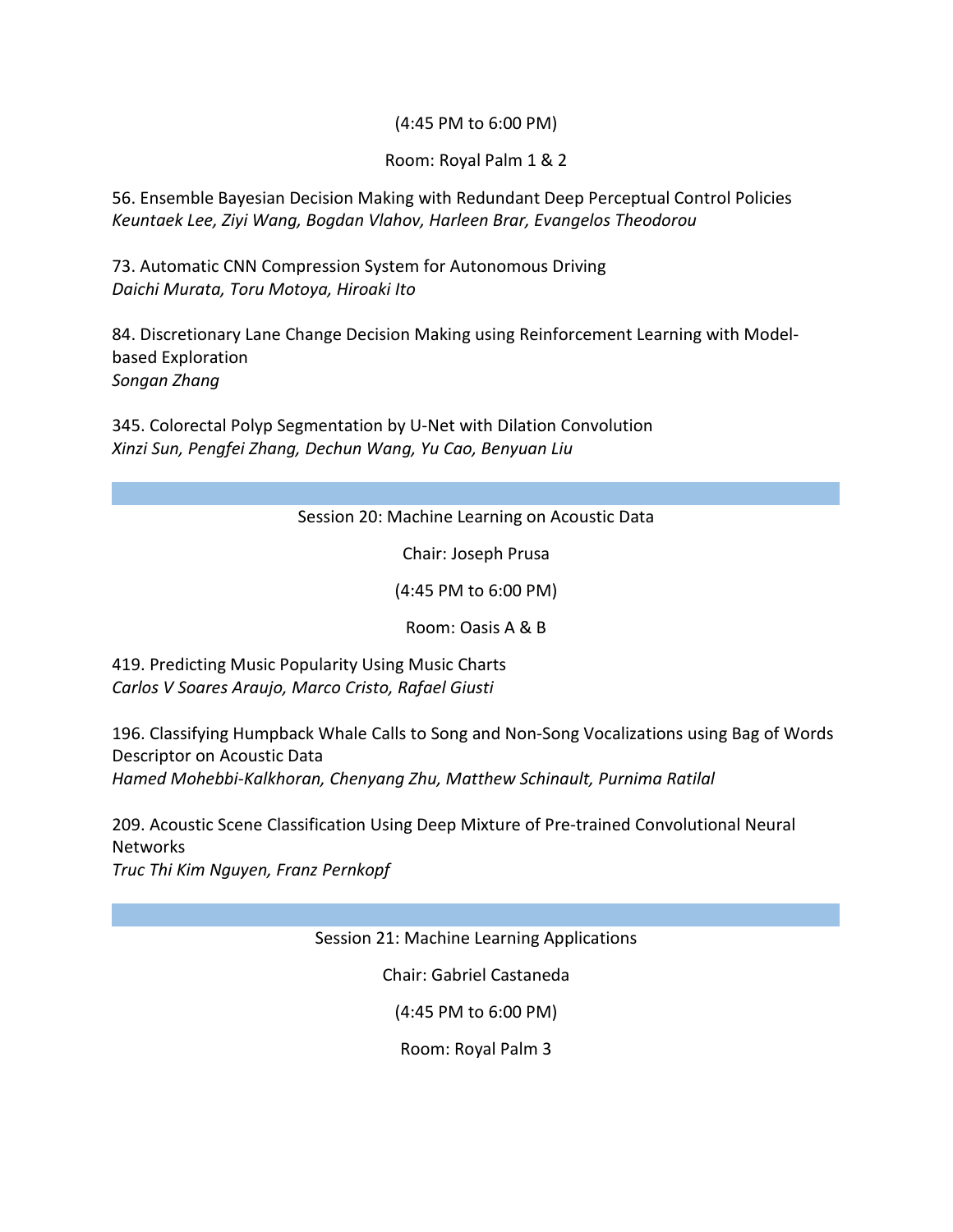174. Predictive and Prescriptive Analytics for Performance Optimization: Framework and a Case Study on a Large-Scale Enterprise System *Indu John, Ravikumar Karumanchi, Shalabh Bhatnagar*

193. Hydropower Optimization Using Split-Window, Meta-Heuristic and Genetic Algorithms *Jivitesh Sharma, Bernt Viggo Matheussen, Ole-Christoffer Granmo, Sondre Glimsdal*

186. T-REC: Towards Accurate Bug Triage for Technical Groups *Cícero A De Lara Pahins, Fabrício Marinho, Thiago Marques, Larissa M Almeida, Arthur Batista*

> CONFERENCE BANQUET (6:45 PM to 9:00 PM) Invited Speaker: Daniel Flynn FAU VP for Research Room: Oasis Ballroom

*Day 3: December 18, 2019*

Conference Registration (7:00 AM to 6:00 PM)

Room: Oasis Foyer

Light Breakfast (7:00 AM to 8:00 AM)

Room: Oasis Foyer

Keynote Speaker (8:30 AM to 9:30 AM)

Chair: Taghi M. Khoshgoftaar

Title: Declarative Machine Learning

Speaker: Flavio Villanustre, LexisNexis Risk Solutions

Room: Oasis Ballroom

Coffee Break (9:30 AM to 9:45 AM)

Room: Oasis Foyer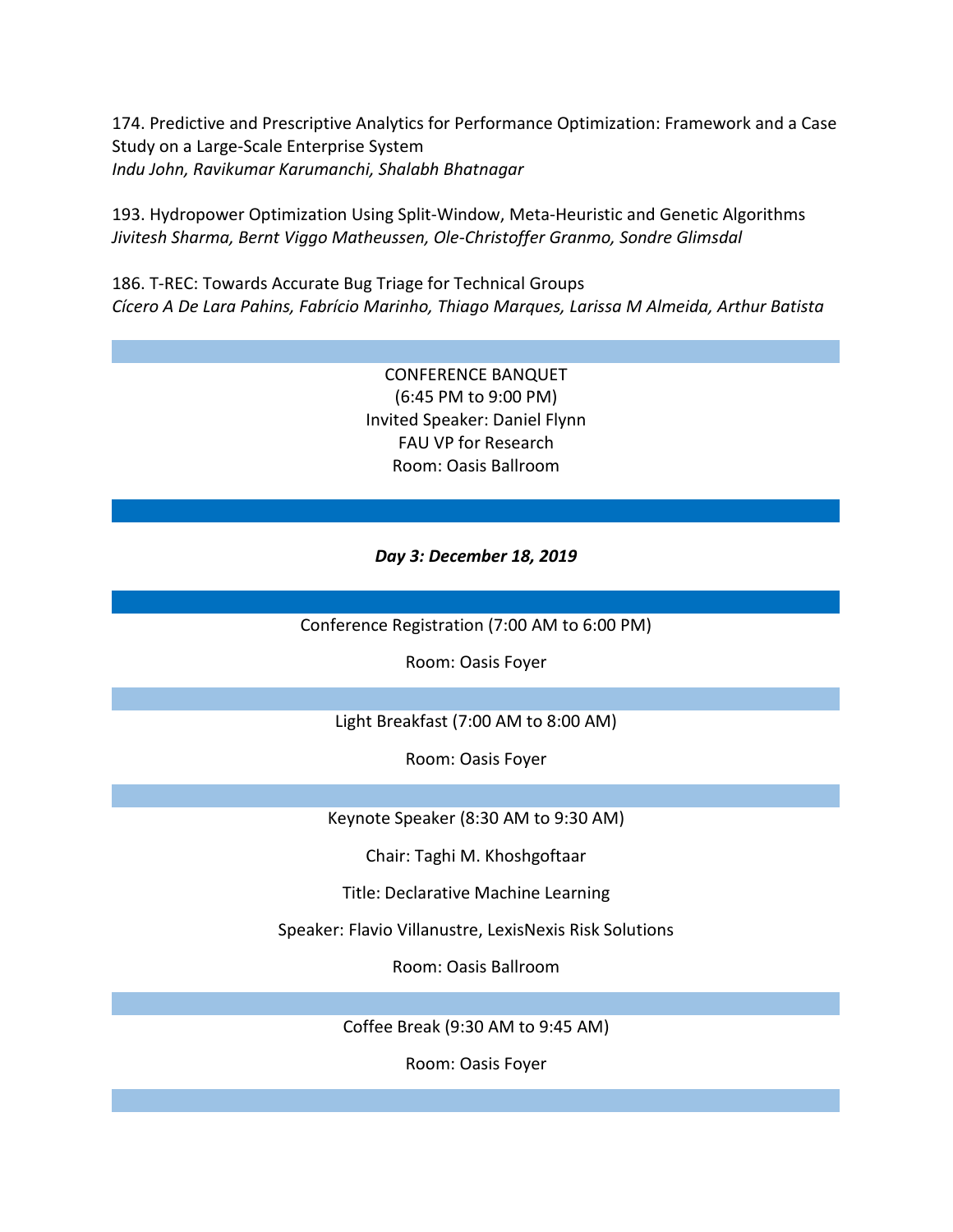Session 22: Machine Learning Algorithms (II)

Chair: Huanjing Wang

(9:45 AM to 12:00 PM)

Room: Royal Palm 1 & 2

383. FlexAdapt: Flexible Cycle-Consistent Adversarial Domain Adaptation *Akhil Mathur, Anton Isopoussu, Fahim Kawsar, Nadia Berthouze, Nicholas D. Lane*

340. Distill-to-Label: Weakly Supervised Instance Labeling Using Knowledge Distillation *Jayaraman J. Thiagarajan, Satyananda Kashyap, Alexandros Karargyris*

318. Adapting Standard External Clustering Metrics for Repetitive, Noisy Observations *Dan Ventura*

138. Prune and Replace NAS *Kevin A. Laube*

329. Fuzzy-Rough Cognitive Networks: Building Blocks and Their Contribution to Performance *Marnick Vanloffelt, Gonzalo Nápoles, Koen Vanhoof*

288. Performance Effectiveness of Multimedia Information Search Using the Epsilon-Greedy Algorithm *Lijing Kuang, Clement Leung*

287. A Robust, Dual-Output Deep Neural Network for Bug Triaging to Teams and Developers. *Christopher A Choquette-Choo, David Sheldon, John Alphonso-Gibbs, Jonny Proppe*

Session 23: Machine Learning on Healthcare and Medical Data

Chair: Dingding Wang

(9:50 AM to 12:00 PM)

Room: Oasis A & B

103. Non-Linear Feature Selection for Prediction of Hospital Length of Stay *Sadaf Kabir, Leily Farrokhvar*

387. Deep Ensemble Network for Quantification and Severity Assessment of Knee Osteoarthritis *mohammed A Bany, Ashraf Moinuddin, Ming Ta Michael Lee, Yanfei Zhang, Vida Abedi, Ramin Zand, Mohammed Yeasin*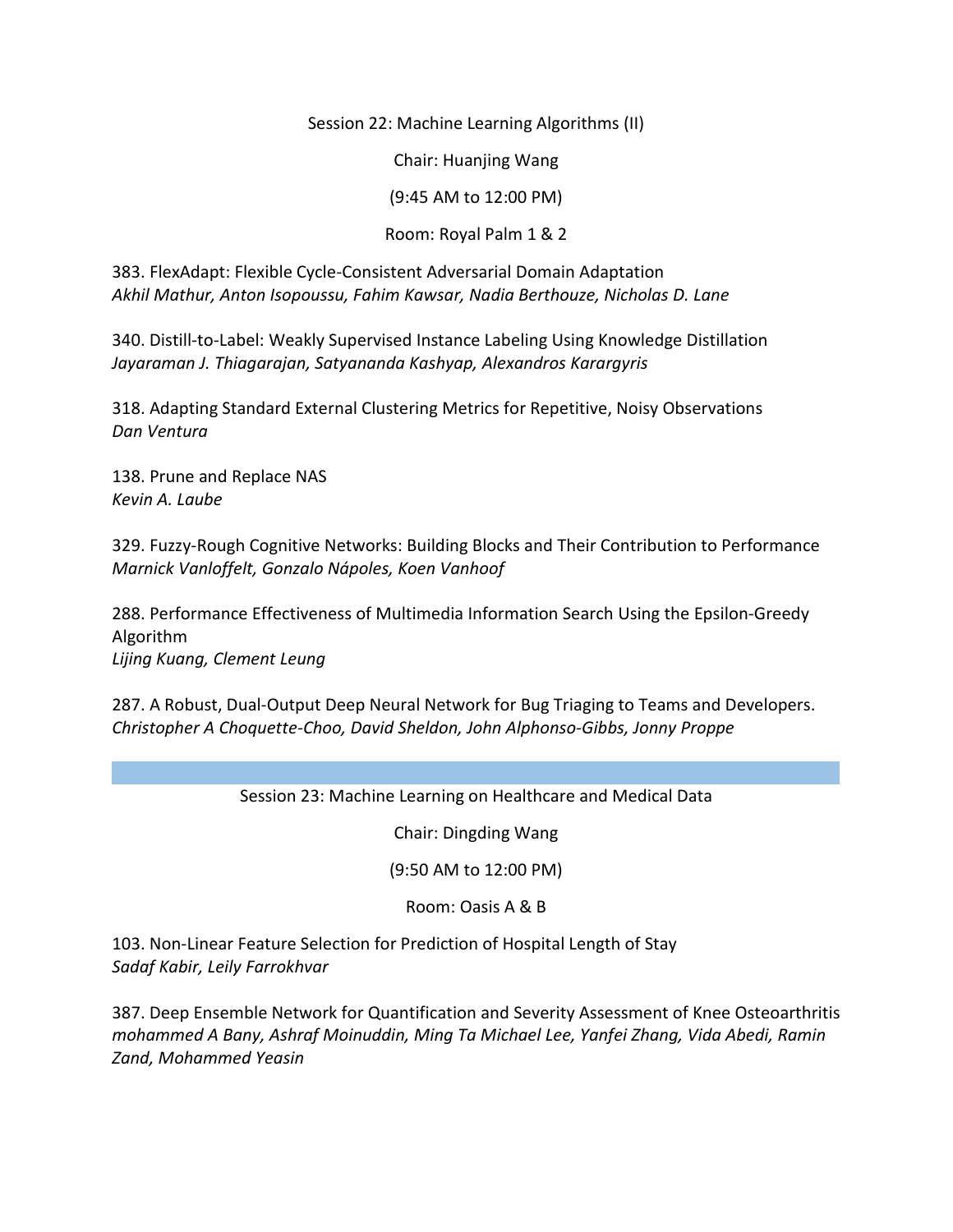78. Data-Driven Target Controlled Infusion Algorithm for Norepinephrine to Prevent Hypotension Associated with Labour Epidural: A Reinforcement Learning Approach *Sherwin Davoud, Weinan Gao, Efrain Riveros-Perez*

130. Optic-Net: A Novel Convolutional Neural Network for Diagnosis of Retinal Diseases from Optical Tomography Images *Sharif Amit Kamran, Sourajit Saha, Ali Shihab Sabbir, Alireza Tavakkoli*

7. Multi-Resolution 3D Dual Path Squeeze and Excitation Network for Pulmonary Nodule Classification *Enqing Dong, Wenshuo Xiong*

Session 24: Anomaly Detection

Chair: Richard Bauder

(9:50 AM to 12:00 PM)

Room: Royal Palm 3

59. AudiDoS: Real-Time Denial-of-Service Adversarial Attacks on Deep Audio Models *Taesik Gong, Alberto Ramos, Akhil Mathur, Sourav Bhattacharya, Fahim Kawsar*

344. On the Impact of Object and Sub-Component Level Segmentation Strategies for Supervised Anomaly Detection within X-ray Security Imagery *Neelanjan Bhowmik, Yona Falinie A. Gaus, Samet Akcay, Jack Barker, Toby Breckon*

424. A Deep Learning Approach to Distributed Anomaly Detection for Edge Computing *Okwudili M Ezeme, Qusay Mahmoud, Akramul Azim*

225. Time Series Anomaly Detection from a Markov Chain Perspective *Iman Vasheghani Farahani, Russell E King, Michael Kay, Brad Klenz, Alex Chien*

237. An Encoder-Decoder Based Approach for Anomaly Detection with Application in Additive Manufacturing

*Baihong Jin, Yingshui Tan, Yuxin Chen, Alexander Nettekoven, Ufuk Topcu, Yisong Yue, Alberto L Sangiovanni-Vincentelli*

269. Evaluating Unsupervised Anomaly Detection Models to Detect Faults in Heavy Haul Railway Operations

*David F N Oliveira, Lucio F. Vismari, Jorge Rady Almeida Junior, Paulo S. Cugnasca, João B. Camargo Junior, Eduardo Marreto, Debora Doimo, Leandro Almeida, Rafael Gripp, Marcelo Neves*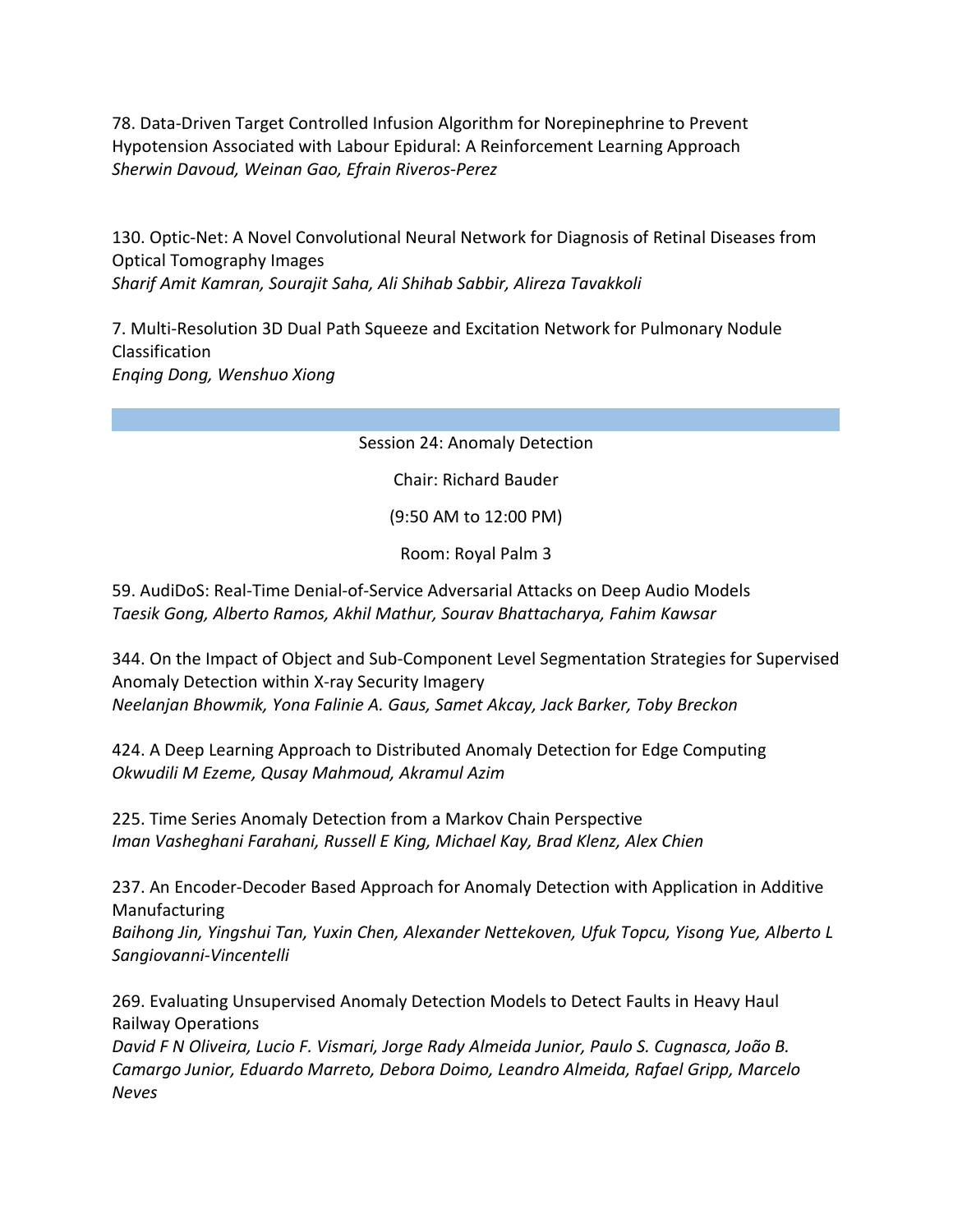117. Detection of False Data Injection Attacks in Cyber-Physical Systems using Dynamic Invariants

*Kiyoshi Nakayama, Nikhil Muralidhar, Chenrui Jin, Ratnesh Sharma*

Industry and Government Invited Speaker

Chair: Flavio Villanustre

(9:45 AM to 12:05 PM)

Room: Oasis C

Speaker 1: Roger Dev

(9:45 AM to 10:25 AM) Title: TextVectors – Machine Learning for Textual Data

Speaker 2: Dan Camper

(10:25 AM to 10:55 AM)

Title: Efficient Levenshtein Matching in HPCC Systems

Speaker 3: Roger Dev

(10:55 AM to 11:35 AM)

Title: Improving Accuracy with ML Decision Trees

Speaker 4: David deHilster

(11:35 AM to 12:05 PM)

Title: Extracting Rich Data Points from unstructured Text for Machine Learning Using NLP++

Lunch (Provided by the Conference)

(12:00 PM to 1:00 PM)

Room: Oasis Ballroom

Special Session Presentations

Session 1: Predictive Models in Engineering Applications I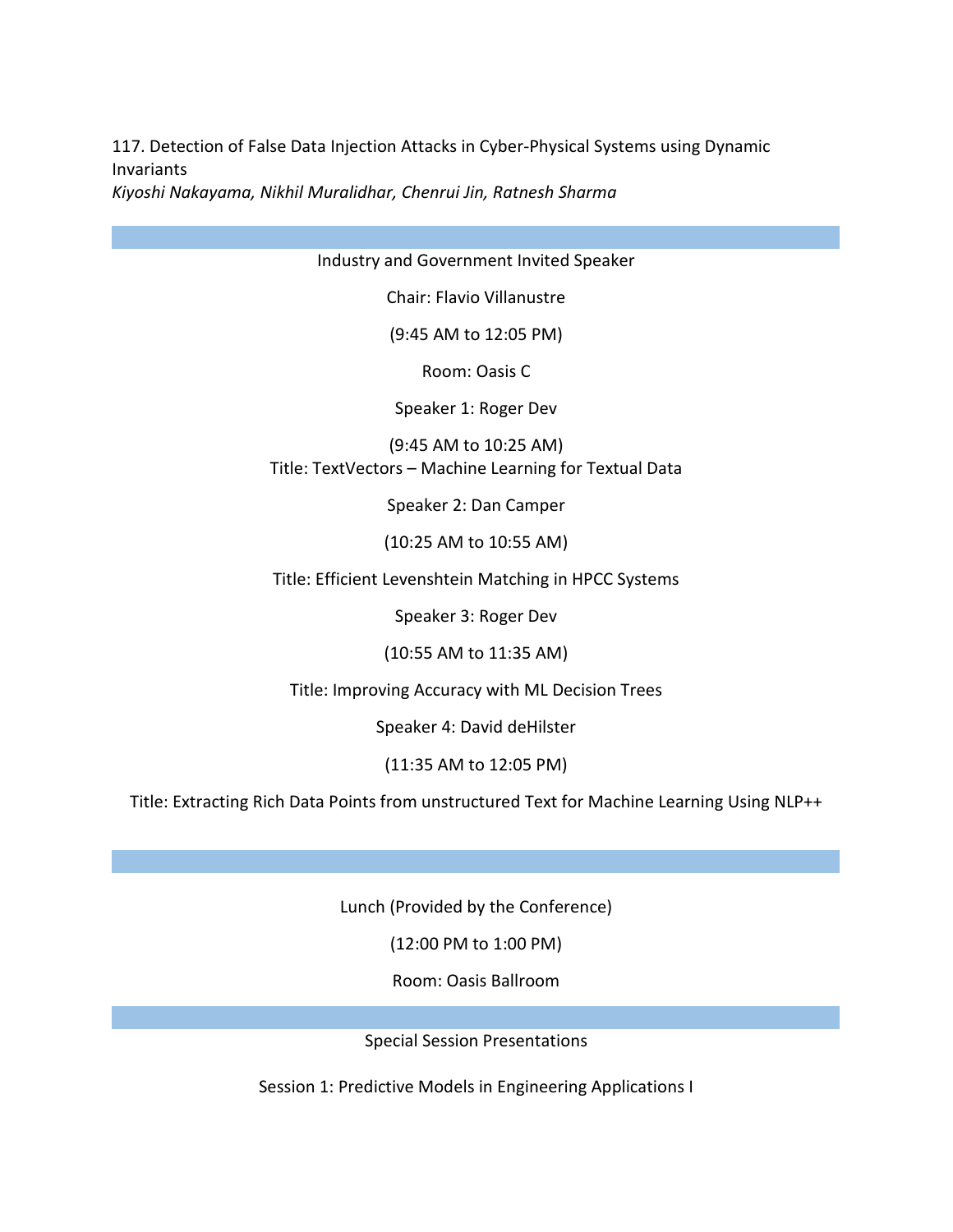Chair: Shadi Bani Taan

(1:00 PM to 3:00 PM)

Room: Royal Palm 1 & 2

446. Semi-Supervised Discriminative Transfer Learning in Cross-Language Text Classification. *Mingon Kang, Ashis Biswas, Kim Dongchul, Jean Gao*

474. Inducing Embeddings for Rare Words through Morphological Decomposition, Stemming and Bidirectional Translation. *Xiaotao Li, Shujuan You, Wai Chen*

476. A Study on Software Metric Selection for Software Fault Prediction. *Huanjing Wang, Taghi Khoshgoftaar*

480. Naive Bayes with Correlation Factor for Text Classification Problem. *Jiangning Chen, Zhibo Dai*

481. Semantic Label Prediction of Mammography Based on CC and MLO Views. *Xiaomeng Wang, Jiyun Li, Chen Qian*

486. Mining the Highway-Rail Grade Crossing Crash Data: A Text Mining Approach. *Samira Soleimani, Ali Mohammadi, Jianhua Chen, Michael Leitner*

Session 2: Topological Data Analysis in Machine Learning I

Chair: Juan Ramirez Jr. & Ryan Kramer

(1:00 PM to 3:00 PM)

Room: Oasis A & B

585. Exposition and Interpretation of the Topology of Neural Networks. *Rickard Brüel Gabrielsson*

599. Path Homologies of Deep Networks. *Thomas Gebhart, Steve Huntsman, Samir Chowdhury*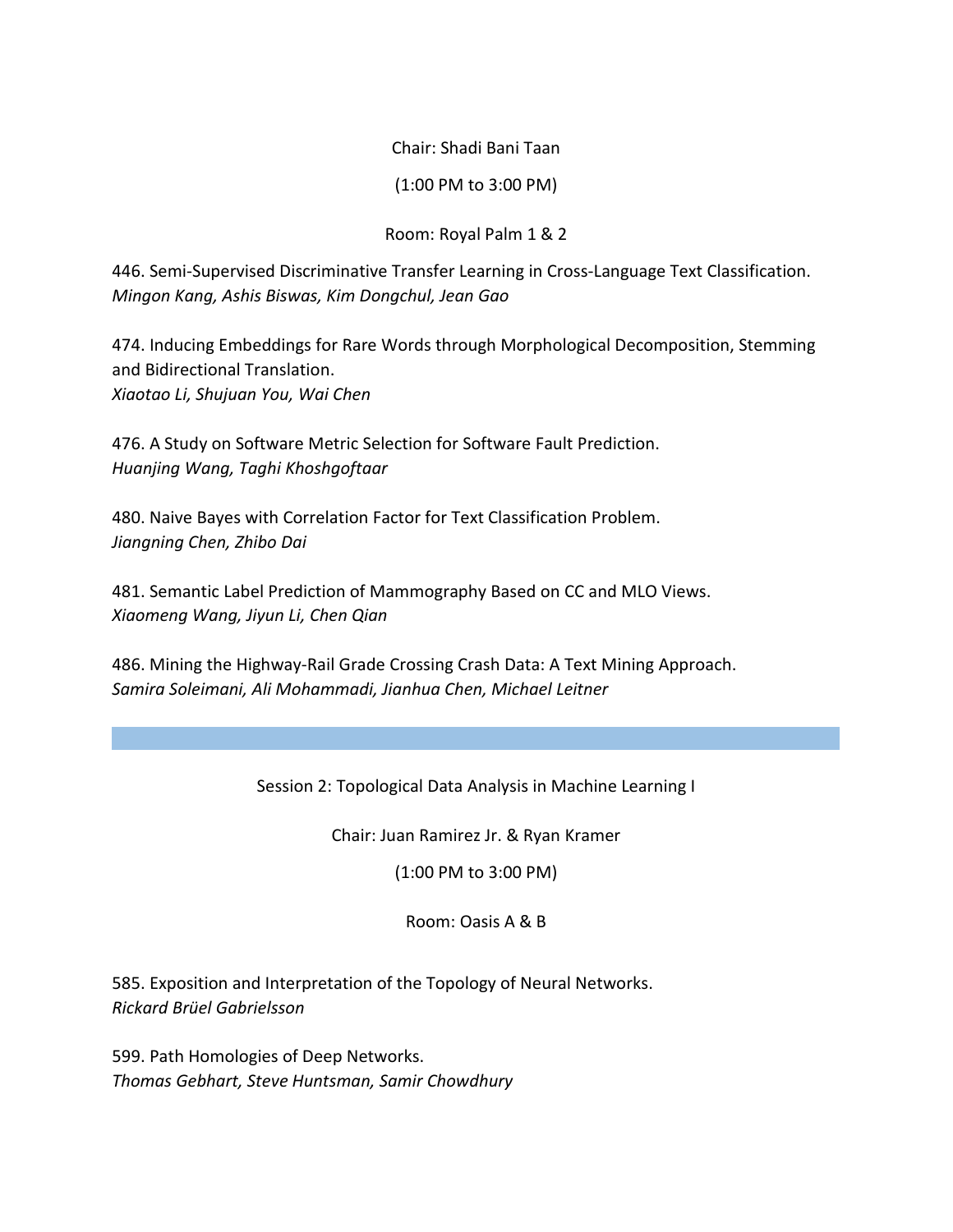579: A Notion of Harmonic Clustering in Simplicial Complexes. *Stefania Ebli, Gard Spreemann*

657: Multiscale Geometric Data Analysis via Laplacian Eigenvector Cascading. *Joshua Mike, Jose Perea* 

491: Mapper Based Classifier. *Jacek Cyranka, Alexander Georges, David Meyer*

681: Hyperparameter Optimization of Topological Features for Machine Learning Applications. *Francis Motta, Chris Tralie*

685: Adaptive Template System: Data-Driven Feature Selection for Learning with Persistence Diagrams.

*Luis Polanco, Jose A. Perea*

Session 3: Machine and Deep Learning in Cybersecurity and Privacy Issues I

Chair: Seref Sagiroglu

(1:00 PM to 3:00 PM)

Room: Royal Palm 3

542. A Survey of Intrusion Detection Techniques. *Deepthi Hassan Lakshminarayana, Nasseh Tabrizi*

545. Web User Authentication Using Chosen Word Keystroke Dynamics *Khandaker Rahman, Deepak Neupane, Abdulrahman Zaiter, Md S Hossain*

611. Online EM monitoring of 802.11n networks using Self Adaptive Kernel Machine *Jonathan Villain, Anthony Fleury*

556. Augmentation Anomaly Dataset Using the Sequence Generate Models. *SungUk Shin, Inseop Lee, Changhee Choi*

549. PcapGAN: Packet Capture File Generator by Style-Based Generative Adversarial Networks. *Dowoo Baik, Yujin Jung, Changhee Choi*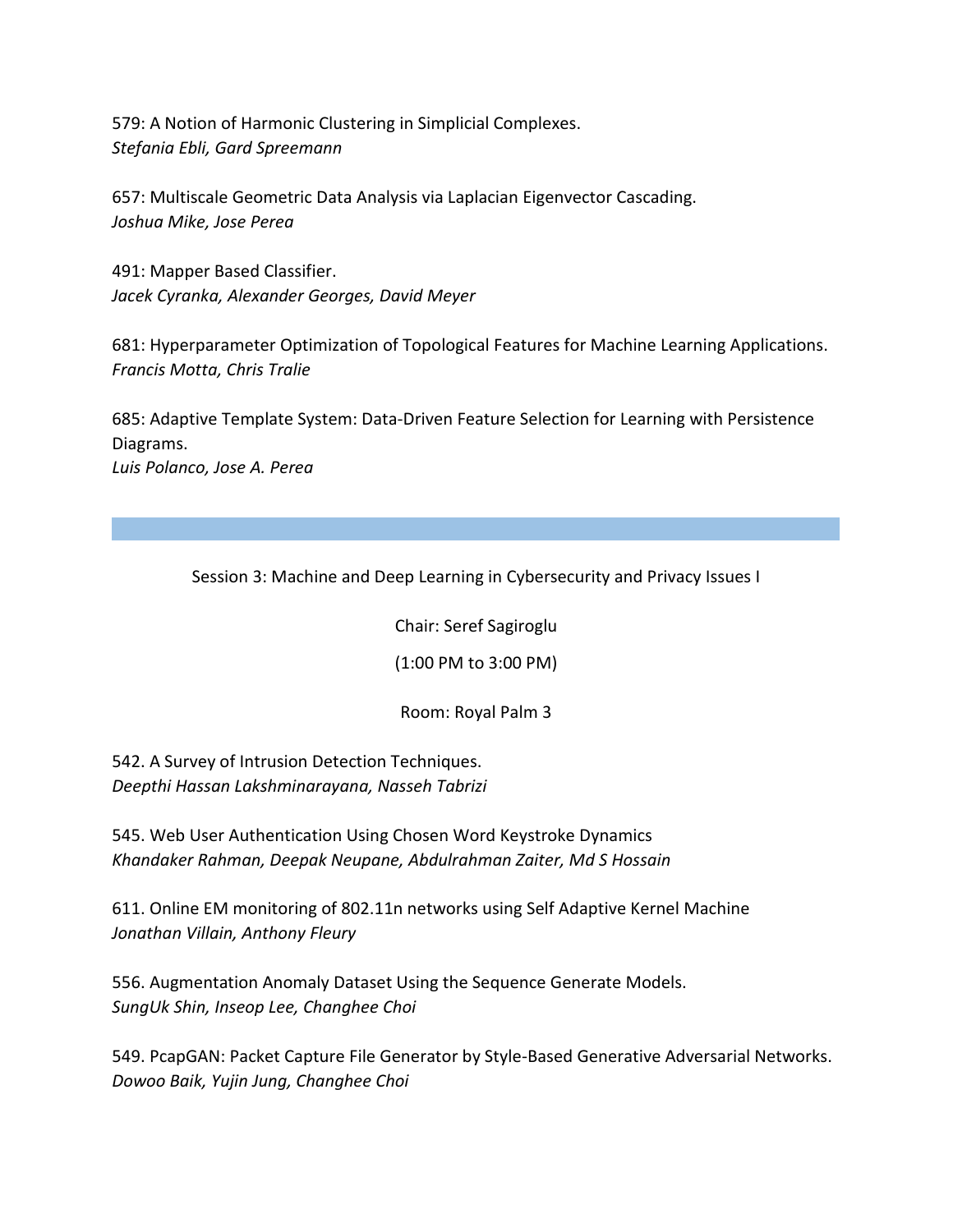618. Exploring Adversaries to Defend Audio CAPTCHA. *Heemany Shekhar, Melody Moh, Teng-Sheng Moh*

632. Towards the Integration of a Post-hoc Interpretation Step into the Machine Learning Workflow for IoT Botnet Detection. *Alejandro Guerra Manzanares, Sven Nomm*

Industry and Government Invited Speaker

Chair: Flavio Villanustre

(1:00 PM to 3:00 PM)

Room: Oasis C

Coffee Break

(3:00 PM to 3:15 PM)

Room: Oasis Foyer

Session 4: Predictive Models in Engineering Applications II

Chair: Shadi Bani Taan

(3:15 PM to 4:45 PM)

Room: Royal Palm 1 & 2

487. Dimensionality Reduction for Low-Latency High-Throughput Fraud Detection on Datastreams.

*Cristian Axenie, Radu Tudoran, Stefano Bortoli, Mohamad Al Hajj Hassan, Carlos Salort Sanchez, Goetz Brasche*

493. Software Fault Prediction Based on Fault Probability and Impact. *Salim Moudache, Badri Mourad*

495. How Can Automated Machine Learning Help Business Data Science Teams? *Ashkan Ebadi, Yvan Gauthier, Stéphane Tremblay, Patrick Paul*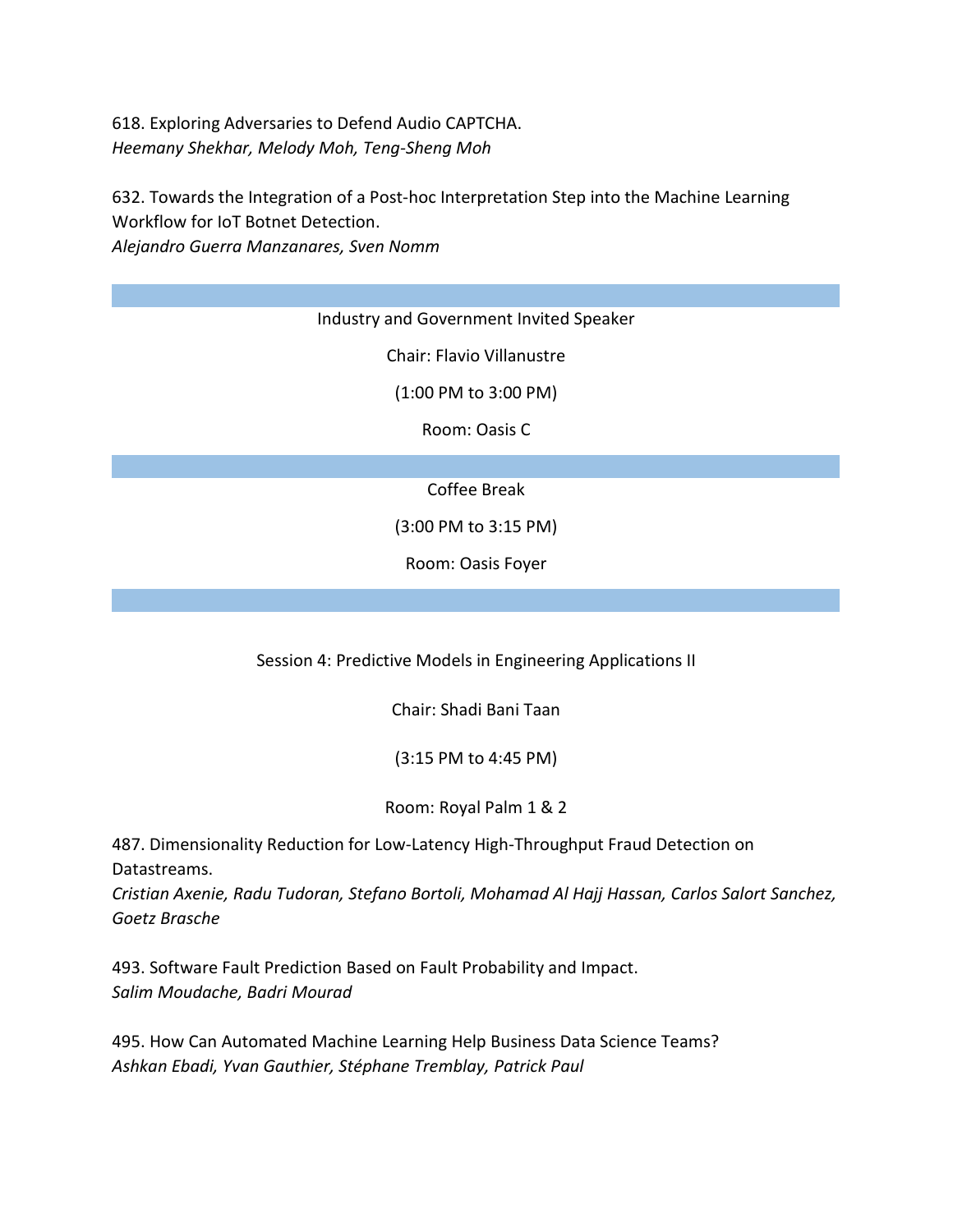496. Ranking Clusters of Postal Codes to Improve Recruitment in the Canadian Armed Forces. *Ryuichi Ueno*

510. Urban Street Contexts Classification Using Convolutional Neural Networks and Streets Imagery. *Fahad Alhasoun, Marta C. González*

638. Hyperparameters Search Methods for Machine Learning Workflows. *Klara Peskova, Roman Neruda*

Session 5: Topological Data Analysis in Machine Learning II

Chair: Juan Ramirez Jr. & Ryan Kramer

(3:15 PM to 5:00 PM)

Room: Oasis A & B

602: Chatter Diagnosis in Milling using Supervised Learning and Topological Features Vector. *Melih Yesilli, Sarah Tymochko, Firas Khasawneh, Elizabeth Munch*

230: Persistent Homology Machine Learning for Fingerprint Classification. *Noah Giansiracusa, Robert Giansiracusa, Chul Moon*

600: Adaptive Partitioning for Template Functions on Persistence Diagrams. *Sarah Tymochko, Elizabeth Munch, Firas Khasawneh*

696: A topological Approach for Motion Track Discrimination *Colin Olson, Tegan Emerson, George Stantchev, Kason Edelberg, Michael Wilson*

636. Classification of Single-Lead Electrocardiograms: TDA Informed Machine Learning. *Paul Samuel Ignacio, David Uminsky*

650. Bayesian Topological Learning for Brain State Classification. *Farzana Nasrin, Chistopher Oballe, David Boothe, Vasileios Maroulas*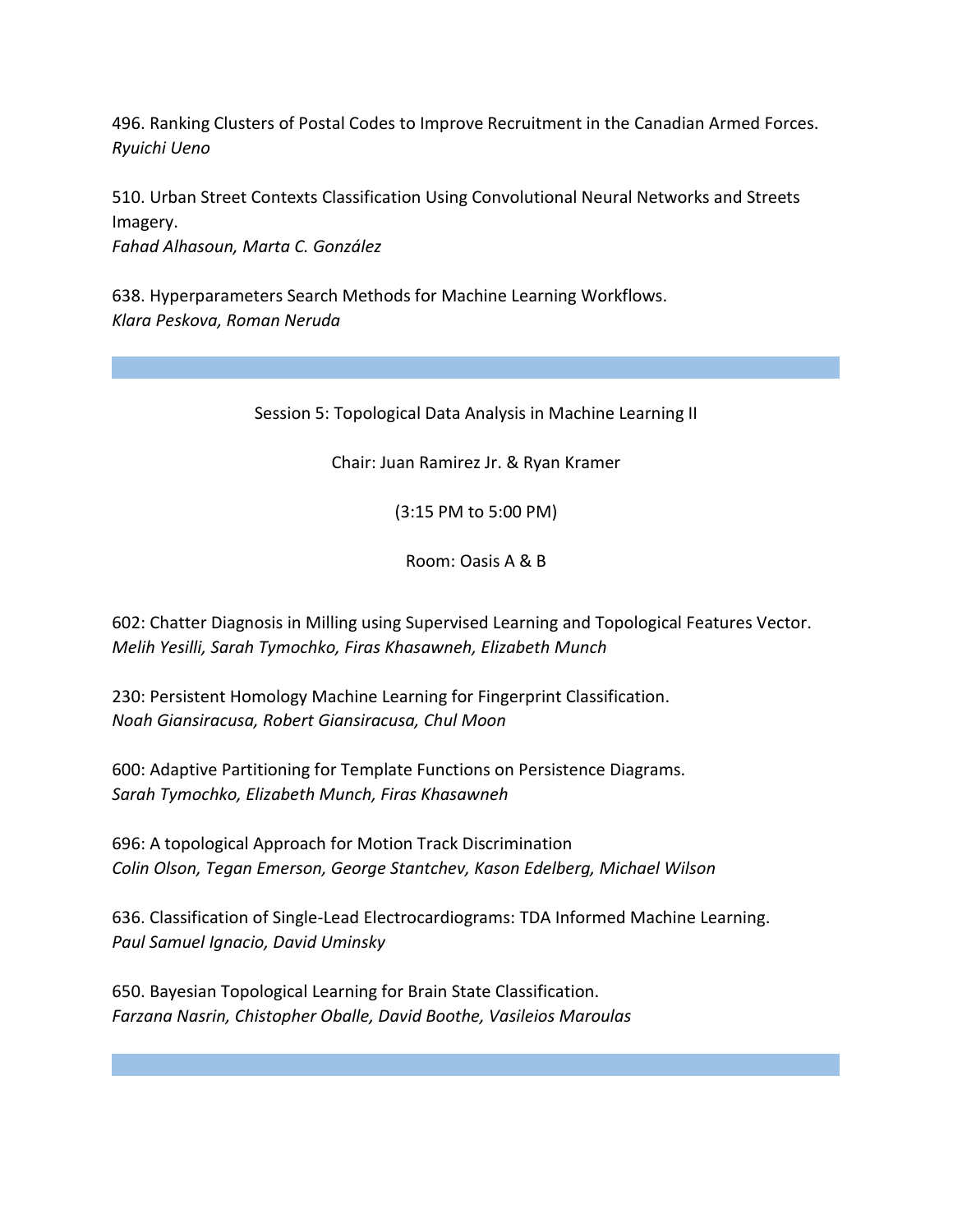## Session 6: Machine and Deep Learning in Cybersecurity and Privacy Issues II

Chair: Seref Sagiroglu

(3:15 PM to 5:00 PM)

Room: Room: Royal Palm 3

635 - An Intrusion Detection System for Multi-Class Classification based on Deep Neural **Networks** 

*Petros Toupas, Dimitra Chamou, Konstantinos M. Giannoutakis, Anastasios Drosou, Dimitrios Tzovaras*

652 - One-class Classification to Continuously Authenticate Users Based on Keystroke Timing Dynamics *Rasana Manandhar, Shaya Wolf, Mike Borowczak*

680 - Data Integrity of Industrial Controllers via Multi-resolution Hierarchical Time Series Clustering *Andrew Walker, Joydeep Acharya*

572 - CheckNet: Secure Inference on Untrusted Devices *Marcus Comiter, Surat Teerapittayanon, H. T. Kung*

714. Generation & Evaluation of Adversarial Examples for Malware Obfuscation. *Daniel Park*

616. Anomaly Detection Using Supervised Learning and Multiple Statistical Methods *Watson Jia, Raj M. Shukla, Shamik Sengupta*

672. An Unsupervised Framework for Anomaly Detection in a Water Treatment System *Mayra A. Macas Carrasco, Chunming Wu*

Session 7: Machine and Deep Learning in Cybersecurity and Privacy Issues III

Chair: Seref Sagiroglu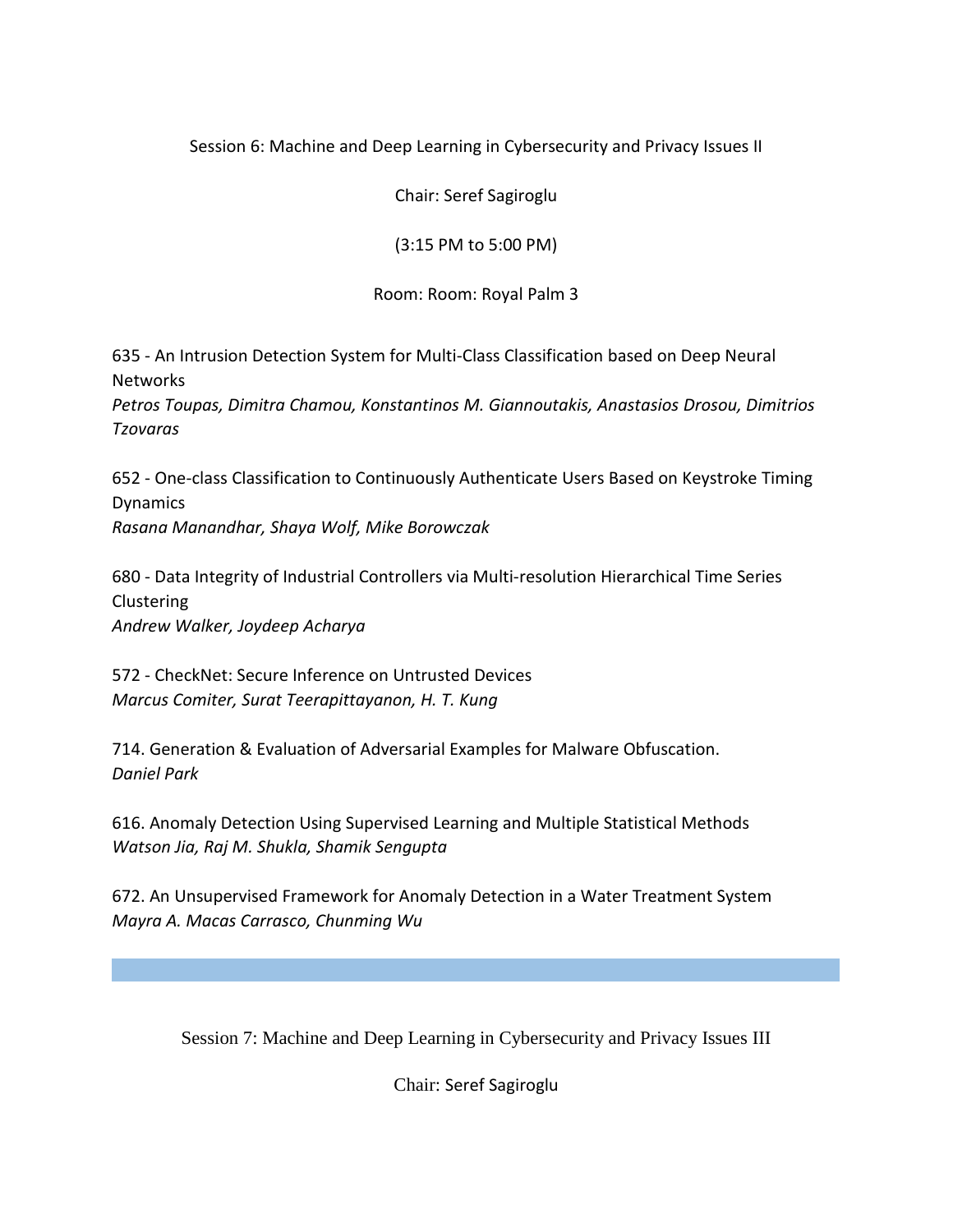### (5:00 PM to 6:15 PM)

### Room: Royal Palm 3

489. Deep Learning versus Conventional Learning in Data Streams with Concept Drifts. *Sid Ryan, Roberto Corizzo, Iluju Kiringa, Nathalie Japkowicz*

498. A Comparison Between Statistical and Symbolic Learning Approaches for Generative Policy Models. *Graham White, Dan Cunnington, Geeth de Mel, Alessandra Russo, Mark Law, Elisa Bertino*

499. Active Learning to Improve Static Analysis *Maxwell Berman, Stephen Adams, Tim Sherburne, Cody Fleming, Peter Beling*

530. Machine Learning in Anomaly Detection: Example of Colluded Applications Attack in Android Devices *Igor Khokhlov, Michael Perez, Leon Reznik*

539. CausalConvLSTM: Semi-Supervised Log Anomaly Detection Through Sequence Modeling. *Steven Yen, Melody Moh, Teng-Sheng Moh*

### CONFERENCE RECEPTION (6:30 PM to 9:00 PM) Room: Oasis Ballroom

## Poster Presentations: ICMLA 2019 Special Sessions (6:30 PM to 9:00 PM) Room: Oasis Ballroom Chair: Taghi M. Khoshgoftaar

Special Session: Machine Learning in Advanced Machine Vision

615. Image Classification of Clogs in Direct Ink Write Additive Manufacturing *Albert Chu*

Special Session: Machine and Deep Learning in Cyber Security and Privacy Issues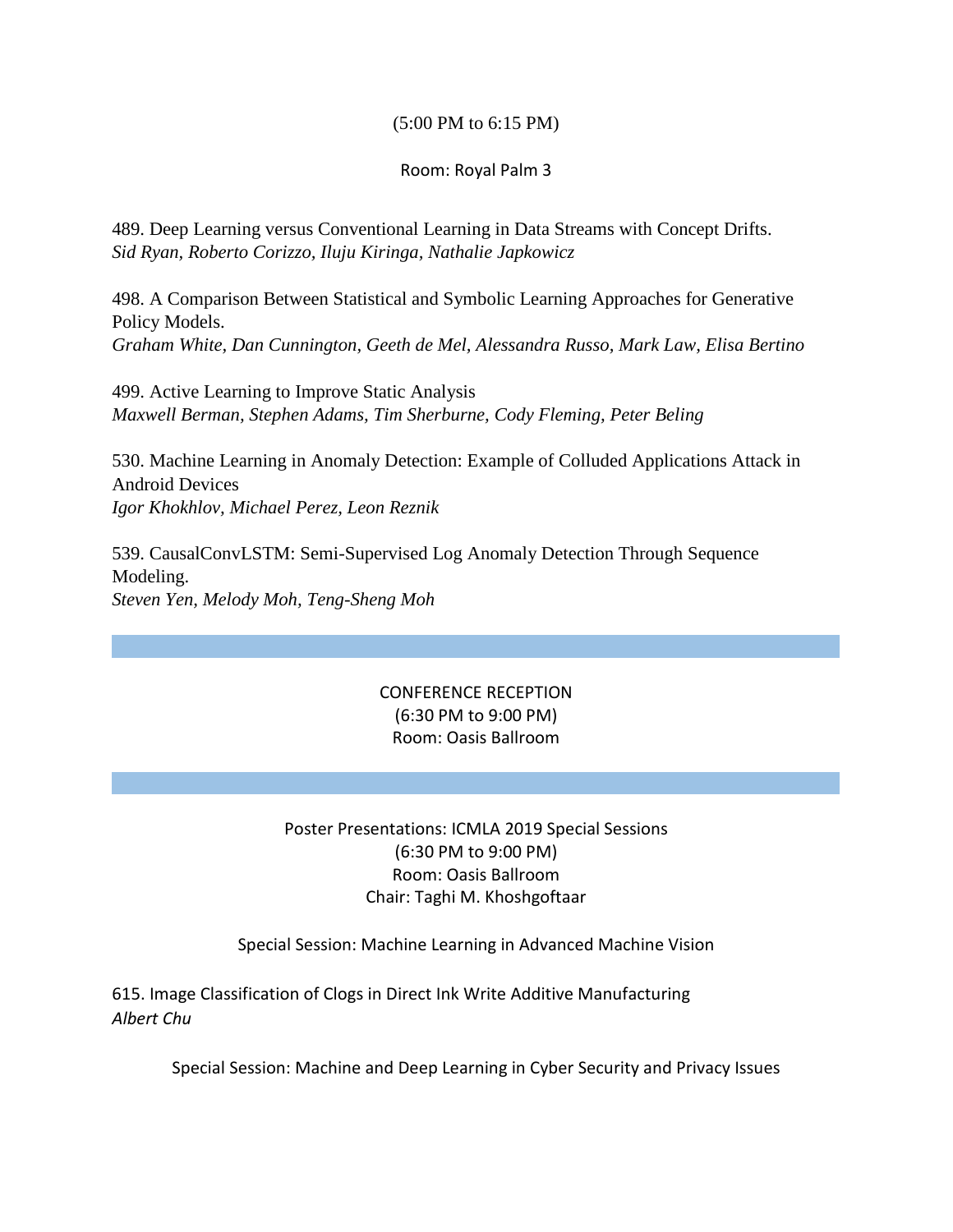514. Causal Discovery of Cyber Attack Phases. *Graham Mueller, Alex Memory, Kyle Bartrem*

Special Session: Deep Learning

455. Exploiting Stereo Sound Channels to Boost Performance of Neural Network-Based Music Transcription.

*Xian Wang, Lingqiao Liu, Qinfeng Shi*

464. An Auto Regressive Deep Learning Model for Sales Tax Forecasting from Multiple Short Time Series.

*Elham Buxton, Kenneth Kriz, Matthew Cremeens, Jay Kim*

482. Optimizing Deep Neural Network Architecture with Enhanced Genetic Algorithm. *Ajay Shrestha, Ausif Mahmood*

490. Instance Segmentation of Newspaper Elements Using Mask R-CNN. *Abdullah Almutairi, Meshal Almashan*

552. Robustness Evaluation of Deep Learning Models Based on Local Prediction Consistency. *Chaoliang Zhong, Ziqiang Shi, Yasuto Yokota, Wensheng Xia, Jun Sun*

565. A Fast and Light Weight Deep Convolution Neural Network Model for Cancer Disease Identification in Human Lung(s). *Siva Skandha Sanagala, Suneet K. Gupta, Vijaya Kumar Koppula, Mohit Agarwal*

603. Inferring Convolutional Neural Networks' Accuracies from Their Architectural Characterizations. *Duc M. Hoang*

623. Deep Learning for Flood Forecasting and Monitoring in Urban Environments. *Charalampos Karyotis, Tomasz Maniak, Faiyaz Doctor, Rahat Iqbal, Vasile Palade, Raymond Tang*

664. Using Convolutional Neural Networks to Extract Keywords and Keyphrases: A Case Study for Foodborne Illnesses *Jingjing Wang, Rozita Dara*

676. Collapse Resistant Deep Convolutional GAN for Multi-Object Image Generation. *Elijah Bolluyt, Cristina Comaniciu*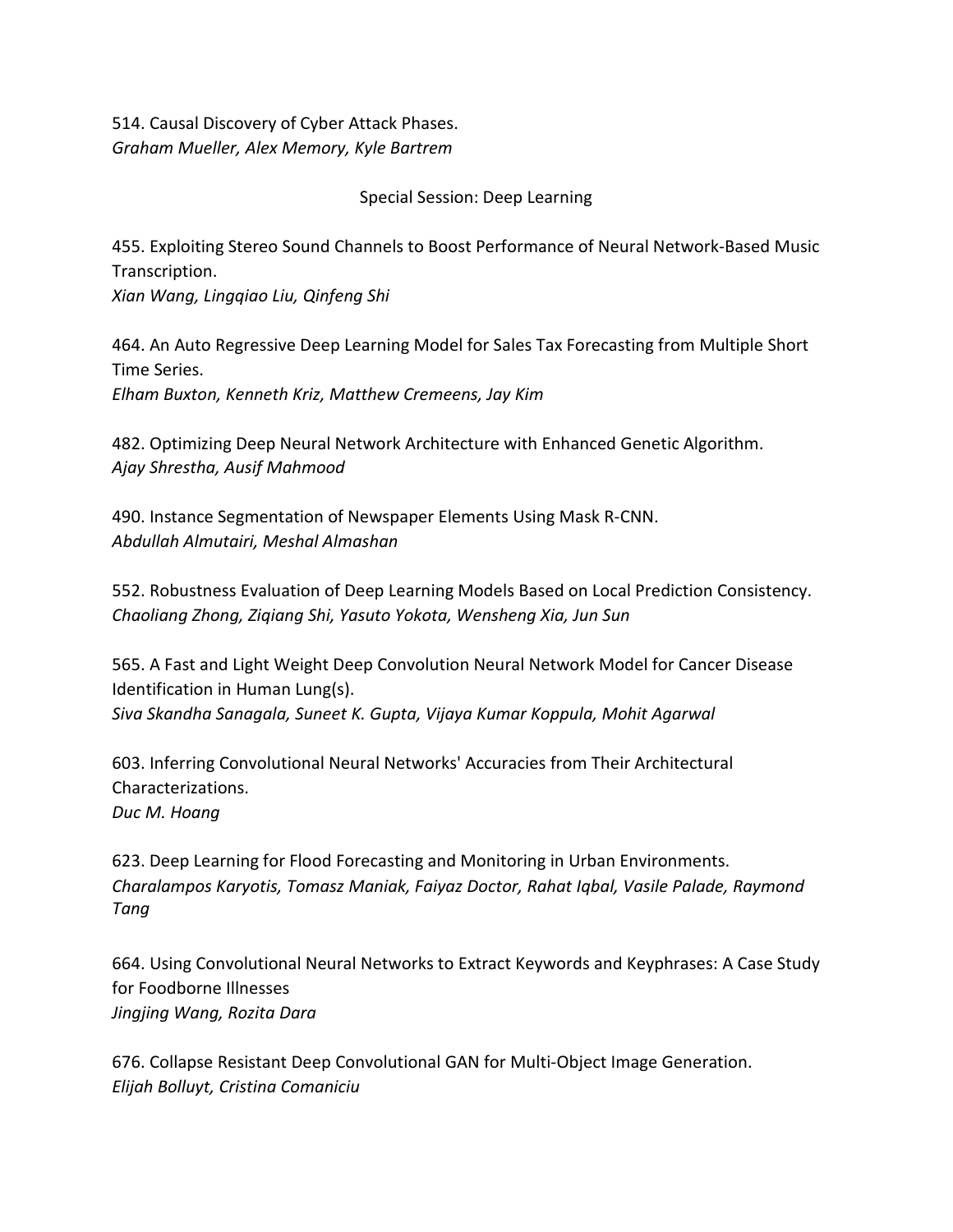677. Radar Gesture Recognition System in Presence of Interference using Self-Attention Neural Network.

*Souvik Hazra, Avik Santra*

690. Image Generation and Style Transfer using Conditional Generative Adversarial Networks. *Sharada Murali, M. R. Rajati, Somasekhar Suryadevara*

726. Design of A Cost-Effective Deep Convolutional Neural Network–Based Scheme for Diagnosing Faults in Smart Grids.

*Hossein Hassani, Maryam Farajzadeh-Zanjani, Roozbeh Razavi-Far, Mehrdad Saif, Vasile Palade*

Special Session: Machine Learning in Health

640. Using Machine Learning to Improve Surgical Outcomes. *Sindhura Bonthu, Priscila Rodrigues Armijo, Tiffany Tanner, Qiuming Zhu*

525. Improving Machine Learning Based Detection of Freezing of Gait Using Data Synthesis Methods.

*Nader Naghavi, Soheil Borhani, Eric Wade*

647. Understanding Early Childhood Obesity via Interpretation of Machine Learning Model Predictions.

*Xueqin Pang, Christopher B. Forrest, Félice Lê-Scherban, Aaron J. Masino*

511. Abnormal Gait Detection by Classifying Inertial Sensor Data using Transfer Learning. *Tejul Pandit, Harshal Nahane, Dhanshree Lade, Vaibhav Rao*

577. Clinical Knowledge Graph Embedding Representation Bridging the Gap Between Electronic Health Records and Prediction Models. *Wai Chung, Jianyu Liu, Hegler Tissot*

532. On Activity Identification Pipelines for a Low-Accuracy EEG Device. *Ákos Rudas, Sandor Laki*

502. IoT Environmental Analyzer using Sensors and Machine Learning for Migraine Occurrence Prevention.

*Rosemarie Day, Hassan Salehi, Mahsa Javadi*

393. Feature Clustering Towards Gene Selection.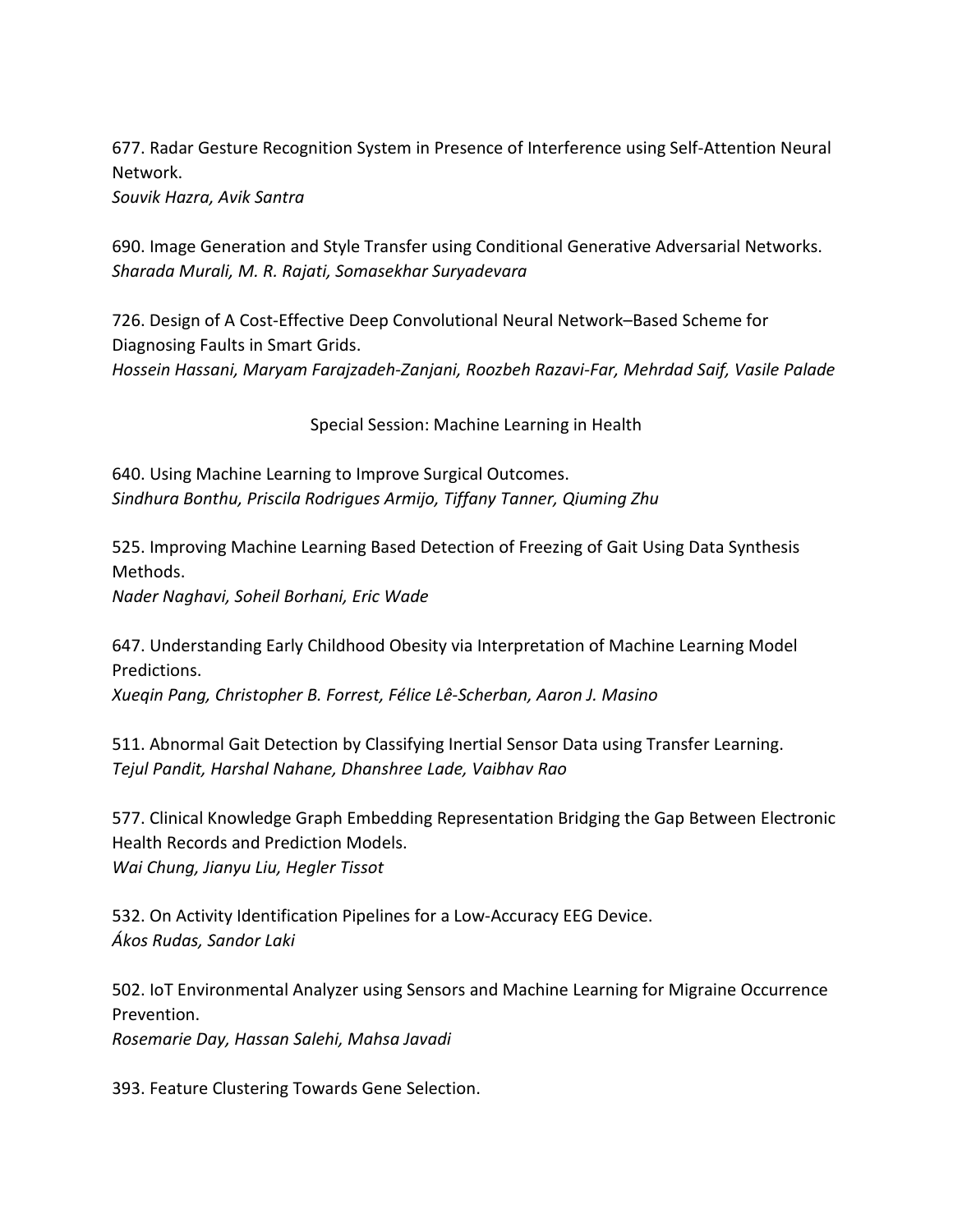*Hanieh Marvikhorasani, Hamid Usefi*

319. Genetic Algorithms for Feature Selection in the Children and Adolescents Depression Context.

*Renata Santana, Bruno Santos, Thiago Lima, Maycoln Teodoro, Saulo Pinto, Luiz Zárate, Cristiane Nobre*

Special Session: Machine Learning for Predictive Models in Engineering Applications

458. Supervised Classification of EEG Signals with Score Threshold Regulation for Pseudo-Online Asynchronous Detection of Gait Intention. *S. M, Shafiul Hasan, Masudur R. Siddiquee, Ou Bai*

488. An Online Incremental Clustering Framework for Real-Time Predictive Analytics on Datastreams.

*Carlos Salort Sanchez, Radu Tudoran, Stefano Bortoli, Mohamad Al Hajj Hassan, Goetz Brasche, Jan Baumbach, Cristian Axenie*

500. Machine learning of the Ultrasound Signal Travel Path effect in Estimating the Residual Life of the US Army Vehicles. *Ramakrishna R. Valisetty*

587. Predictive Models with Resampling: A Comparative Study of Machine Learning Algorithms and Their Performances on Handling Imbalanced Datasets. *Adithi D. Chakravarthy, Sindhura Bonthu, Chen Zhengxin, Qiuming Zhu*

589. Comparing the Modeling Powers of RNN and HMM. *Achille Salaün, Yohan Petetin, François Desbouvries*

625. Multi-Objective Shipment Allocation using Extreme Nondominated Sorting Genetic Algorithm-III (E-NSGA-III). *Kittichai Lavangnananda, Peerasak Wangsom*

630. A Deep Learning Approach to Modeling a Complex Multi-Variate, Temporal Thermal Problem. *Alvaro Blazquez de Mingo, Forrest Jehlik*

644. Predictive Analytics and Statistical Learning for Waterflooding Operations in Reservoir Simulations.

*Xuan Liao, Mayank Tyagi*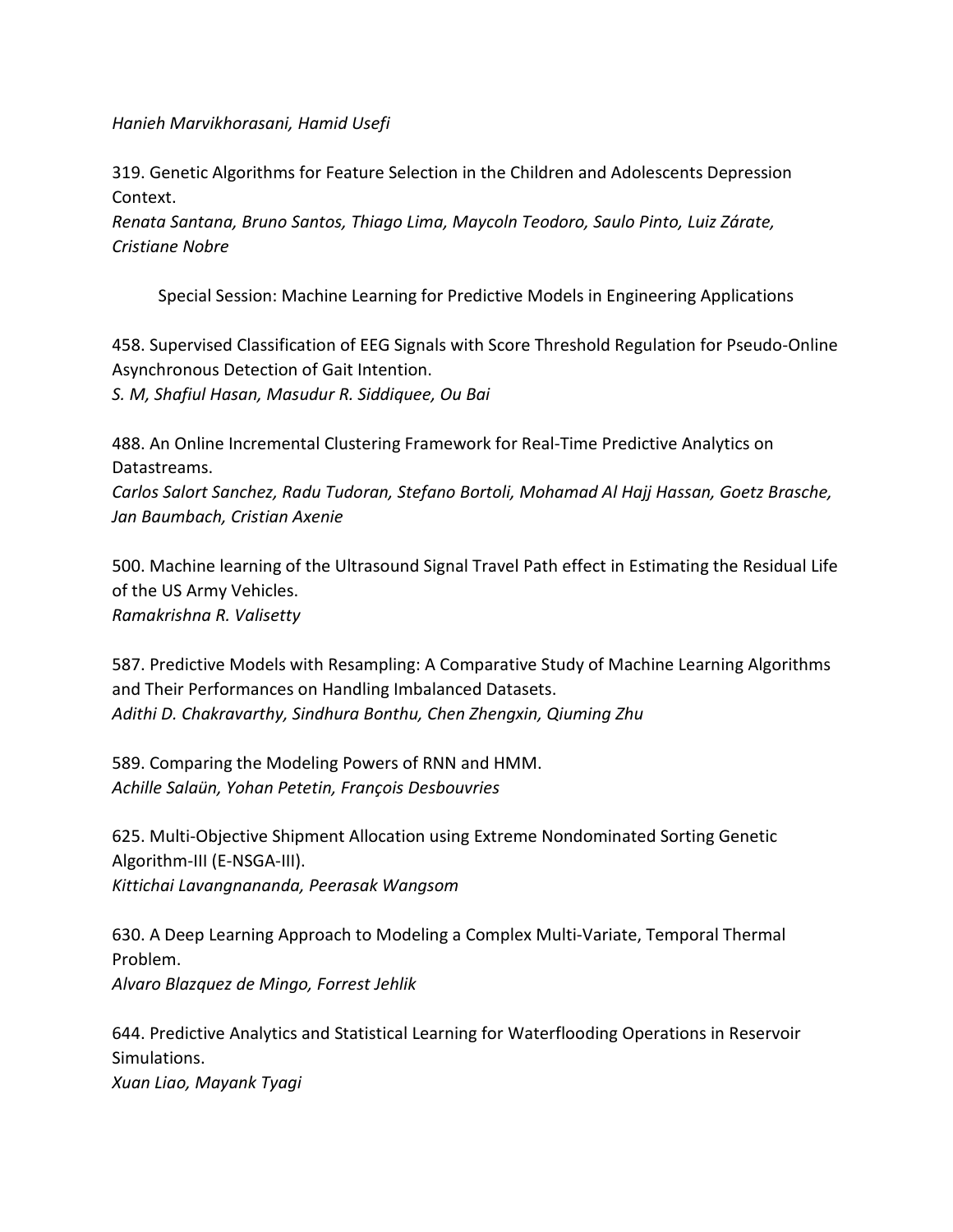694. ragamAI: A Network Based Recommender System to Arrange an Indian Classical Music Concert. *Arunkumar Bagavathi, Siddharth Krishnan*

711. A Hybrid Collaborative Filtering Model Using Customer Search Keyword Data for Product Recommendation.

*Haram Won, Yunju Lee, Jae-Seung Shim, Hyunchul Ahn*

717. An Automatic Extraction Tool for Ethnic Vietnamese Thai Dances Concepts. *Salem Benferhat*

Special Session: Topological Data Analysis in Machine Learning

571: Sampling Real Algebraic Varieties for Topological Data Analysis. *Parker Edwards, Jonathan Hauenstein, Emilie Dufresne, Heather Harrington*

598. Characterizing the Shape of Activation Space in Deep Neural Networks. *Thomas Gebhart*

540. Time-Series Data Analysis for Classification of Noisy and Incomplete Internet-of-Things Datasets.

*Luke Diaz, Michael Postol, Robert Simon*

568. A Topological Reading Lesson: Classification of MNIST using TDA. *Adélie Garin, Guillaume Tauzin*

663. Text Classification via Network Topology: A Case Study on the Holy Quran. *Mehmet Aktas, Esra Akbasf*

# **Day 4: December 19, 2019**

### Conference Registration (7:00 AM to 6:00 PM)

Room: Oasis Foyer

Light Breakfast (7:00 AM to 8:00 AM)

Room: Oasis Foyer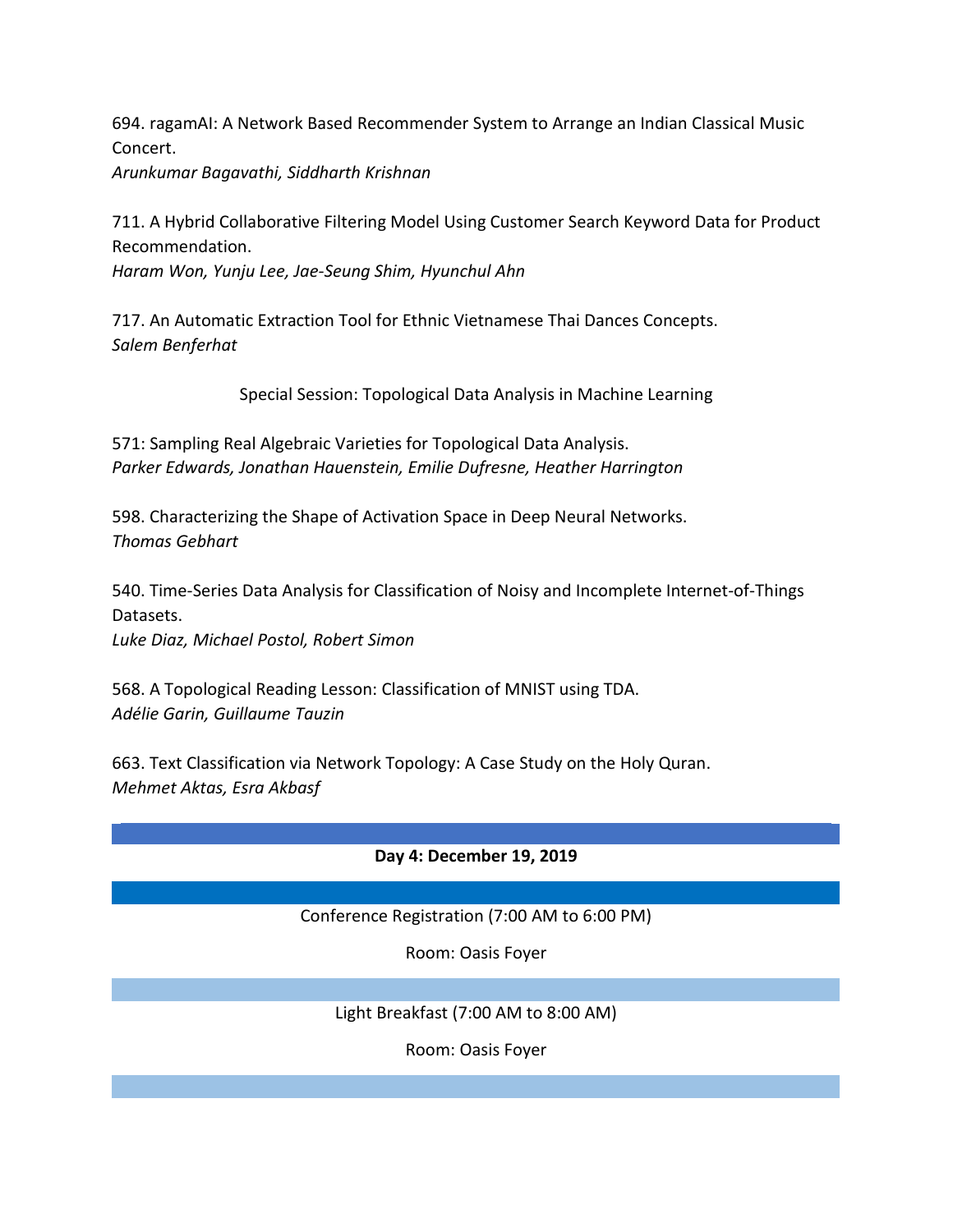Tutorial 1: The Data Science landscape: foundations, tools, and practical applications

Dr. Oge Marques

Florida Atlantic University

(8:00 AM to 12:00 PM)

Room: Royal Palm 1 & 2

Session 8: Machine Learning in Health I

Chair: Ester Zumpano

(8:00 AM to 10:00 AM)

Room: Oasis C

239. An Ensemble Approach Based on Machine Learning for Stroke Screening. *Jizhi Chen, Junzhong Gu, Yongming Wang, Xiutao Cui*

515. Convolutional Classification of Pathogenicity in H5 Avian Influenza Strains. *Akshay Chadha, Rozita Dara, Zvonimir Poljak*

659. An Effective CNN Approach for Diabetic Retinopathy Stage Classification with Dual Inputs and Selective Data Sampling. *Jing Ni, Qilei Chen, Chang Liu, Honghao Wang, Yu Cao, Benyuan Liu*

660. Scalable Deep Learning for Stress and Affect Detection on Resource-Constrained Devices. Abhijith Ragav, Nanda H. Krishna, Naveen Narayanan, Kevin J. Thelly, Vineeth Vijayaraghavan

716. Gene Subset Selection for Transfer Learning Using Bilevel Particle Swarm Optimization. *Hassen Dhrif*

403. Weakly Supervised Fine Tuning Approach for Brain Tumor Segmentation Problem. *Sergey Pavlov, Alexey Artemov, Maxim Sharaev, Alexander V. Bernstein, Evgeny Burnaev*

560. Towards Real-Time Detection of Squamous Pre-Cancers from Oesophageal Endoscopic Videos.

*Xiaohong W. Gao, Barbara Braden, Stephen Taylor, Wei Pang*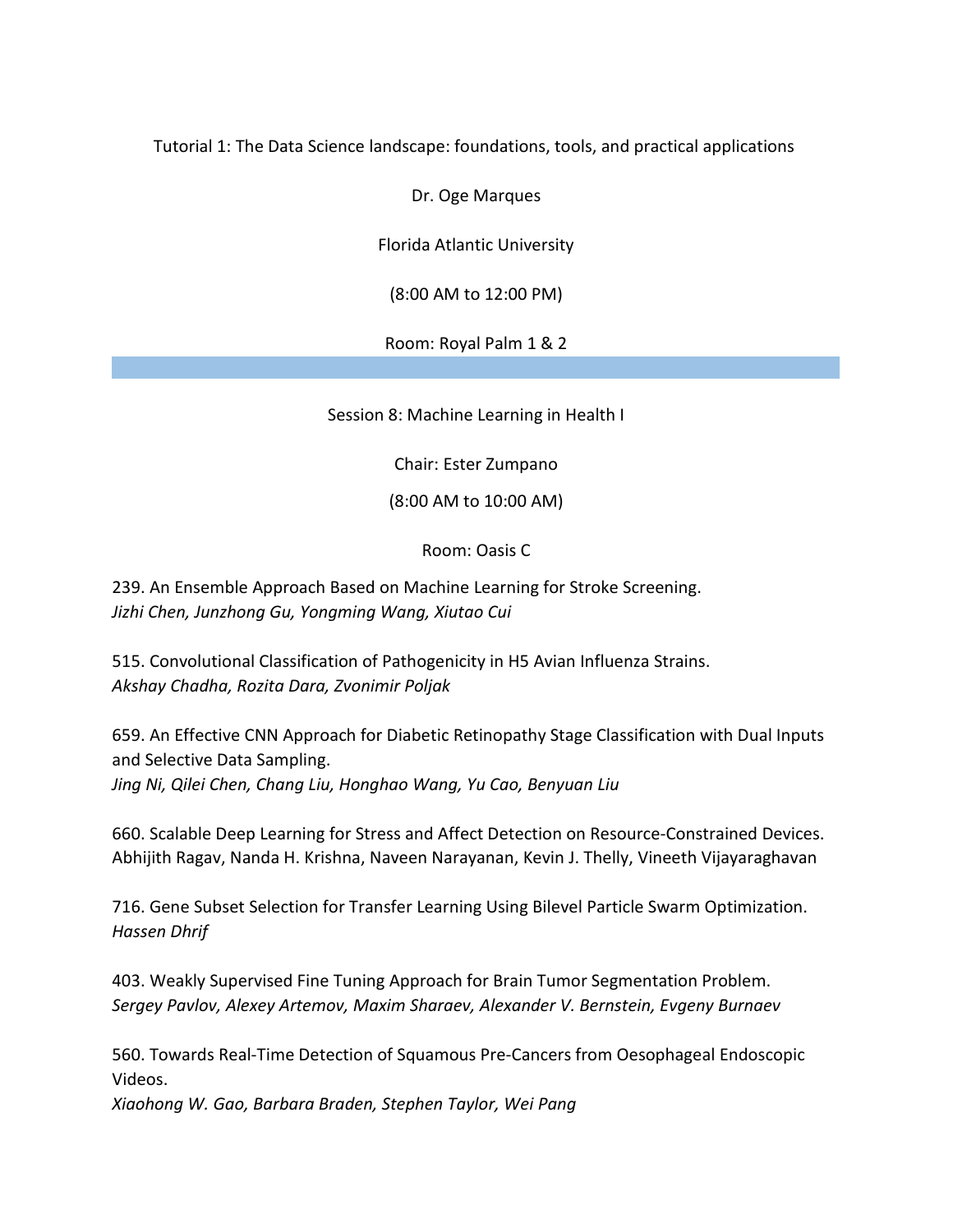Session 9: Deep Learning I

Chair: Vasile Palade & Arif Wani

(8:00 AM to 10:00 AM)

Room: Oasis A & B

564. CSNNs: Unsupervised, Backpropagation-Free Convolutional Neural Networks for Representation Learning. *Bonifaz Stuhr, Jürgen Brauer*

271. Deep Neural Network Compression for Image Classification and Object Detection. *Eren Erdal Aksoy*

478. Single-Net Continual Learning with Progressive Segmented Training (PST). *Xiaocong Du, Gouranga Charan, Frank Liu, Yu Cao*

516. Parameter Continuation Methods for the Optimization of Deep Neural Networks. *Harsh Nilesh Pathak, Randy Paffenroth*

550. Generation of Pedestrian Pose Structures using Generative Adversarial Networks. *James P. Spooner, Madeline Cheah, Vasile Palade, Stratis Kanarachos, Alireza Daneshkhah*

559. Anomaly Detection with Conditional Variational Autoencoders. *Adrian A. Pol, Cecile Germain, Victor Berger, Gianluca Cerminara, Maurizio Pierini*

570. Optimal Ensembles for Deep Learning Classification: Theory and Practice. *Wenjing Li, Randy Paffenroth*

Session 10: Machine Learning in Energy Application I

Chair: Ilhami Colak

(8:00 AM to 10:00 AM)

Room: Royal Palm 3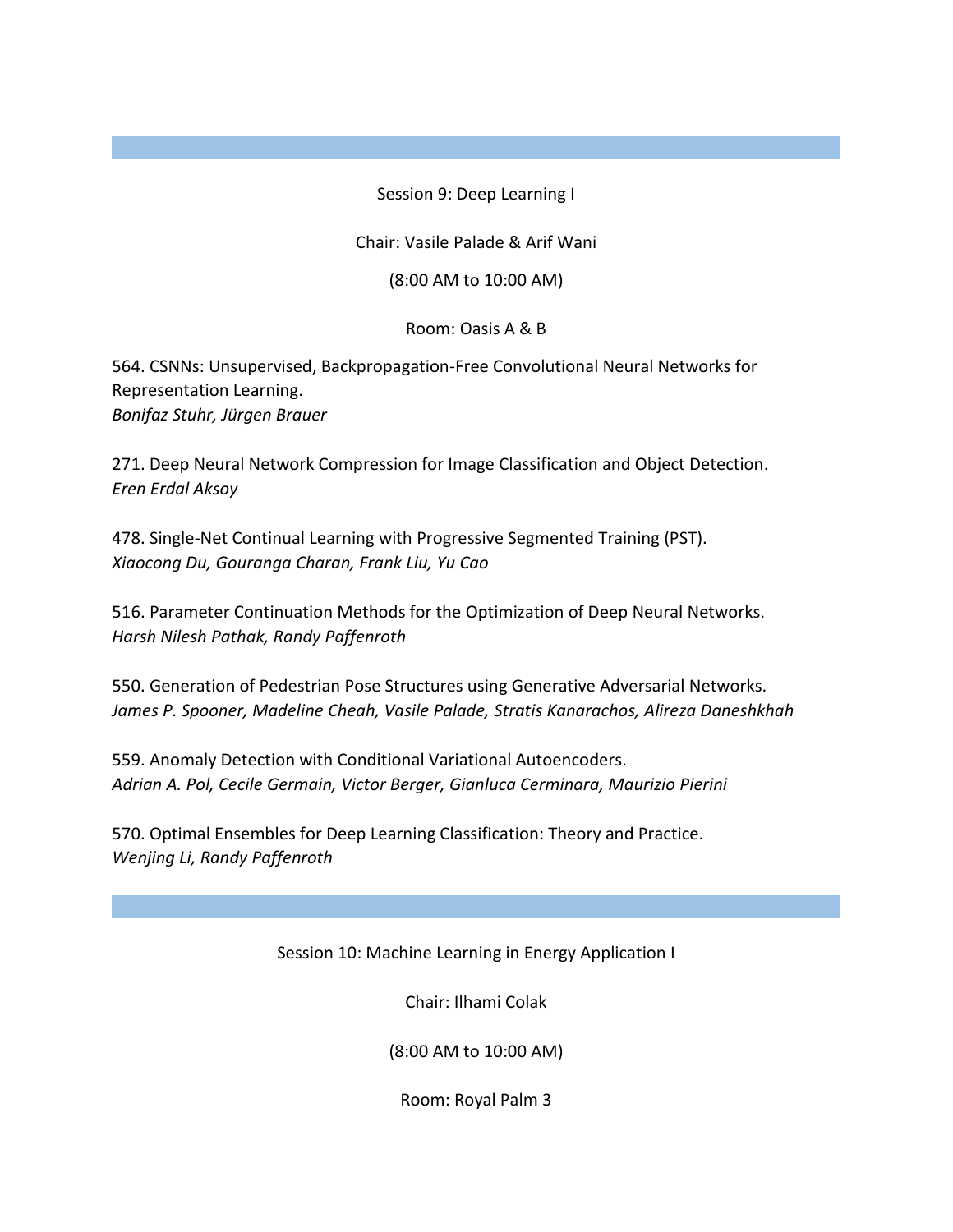335. SVM-Based Segmentation of Home Appliance Energy Measurements. *Marc Wenninger*

567. Multi-Agent Learning for Energy-Aware Placement of Autonomous Vehicles. *Ömer Erduran, Mirjam Minor, Lars Hedrich, Ahmad Tarraf, Frederik Ruehl, Hans Schroth*

569. Power Flow Approximation Based on Graph Convolutional Networks. *Valentin Bolz, Johannes Ruess, Andreas Zell*

574 Hybrid Condition Monitoring for Power Electronic Systems. *Nikola Markovic, Dorothea Kolossa, Volker Staudt, Thomas Stoetzel*

583. Domain Adaptation for Ageing State Recognition of Cables used in Power Systems *Nathalie Morette, Thierry Ditchi, Yacine Oussar*

584. A Novel Graphical Lasso based approach towards Segmentation Analysis in Energy Game-Theoretic Frameworks.

*Hari Prasanna Das, Ioannis C. Konstantakopoulos, Aummul Baneen Manasawala, Tanya Veeravalli, Huihan Liu, Costas J. Spanos*

### Coffee Break (10:00 AM to 10:15 AM)

Room: Oasis Foyer

Session 11: Machine Learning in Health II

Chair: Carmela Comito

(10:15 AM to 12:00 PM)

Room: Oasis C

334. 3D Deformable Convolutions for MRI Classification. *Marina Pominova, Ekaterina Kondrateva, Maxim Sharaev, Sergey Pavlov, Alexander V. Bernstein, Evgeny Burnaev*

505. Radar-based Non-Intrusive Fall Motion Recognition using Deformable Convolutional Neural Network.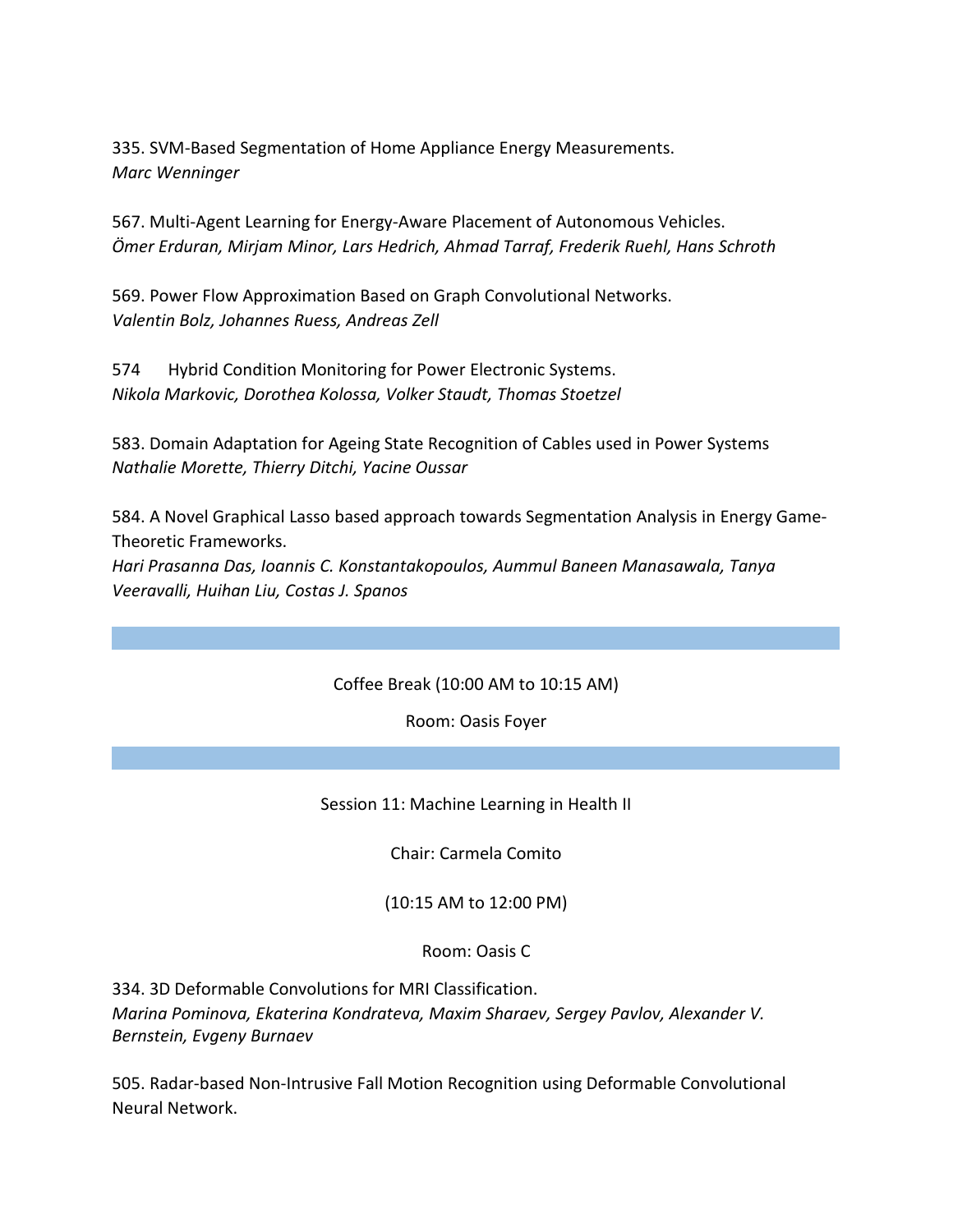*Yogesh Shankar, Souvik Hazra, Avik Santra*

648. Knee Bone Segmentation on Three-Dimensional MRI *Rania Almajalid, Juan Shan, Ming Zhang*

518. Depression Detection Using Feature Extraction and Deep Learning from sMRI Images *Marzieh Mousavian, Jianhua Chen, Steven Greening*

462. Weakly Supervised Deep Learning for Detecting and Counting Dead Cells in Microscopy Images.

*Siteng Chen, Ao Li, Kathleen Lasick, Julie Huynh, Linda S Powers, Janet Roveda, Andrew Paek*

605. Flow Classification and Goodness Assessment of Doppler Echo Images Using Deep Learning.

*Ghada A. Zamzmi*

Session 12: Deep Learning II

Chair: Vasile Palade & Arif Wani

(10:15 AM to 12:00 PM)

Room: Oasis A & B

609. Enhancing Claims Handling Processes with Insurance Based Language Models. *Anuj Dimri, Suraj Yerramilli, Peng Lee, Sardar Afra, Andrew Jakubowski* 628. Pattern and Anomaly Localization in Complex and Dynamic Data. *Sid Ryan, Roberto Corizzo, Iluju Kiringa, Nathalie Japkowicz*

633. Sparse Super-Regular Networks. *Andrew W. E. McDonald, Ali Shokoufandeh*

651. Concept Saliency Maps to Visualize Relevant Features in Deep Generative Models. *Lennart Brocki, Neo Christopher Chung*

573. Deep Learning with Domain Randomization for Optimal Filtering. *Matthew L Weiss, Randy Paffenroth, Jacob Whitehill, Joshua Uzarski*

622. Mask R-CNN End-to-End Text Detection and Recognition.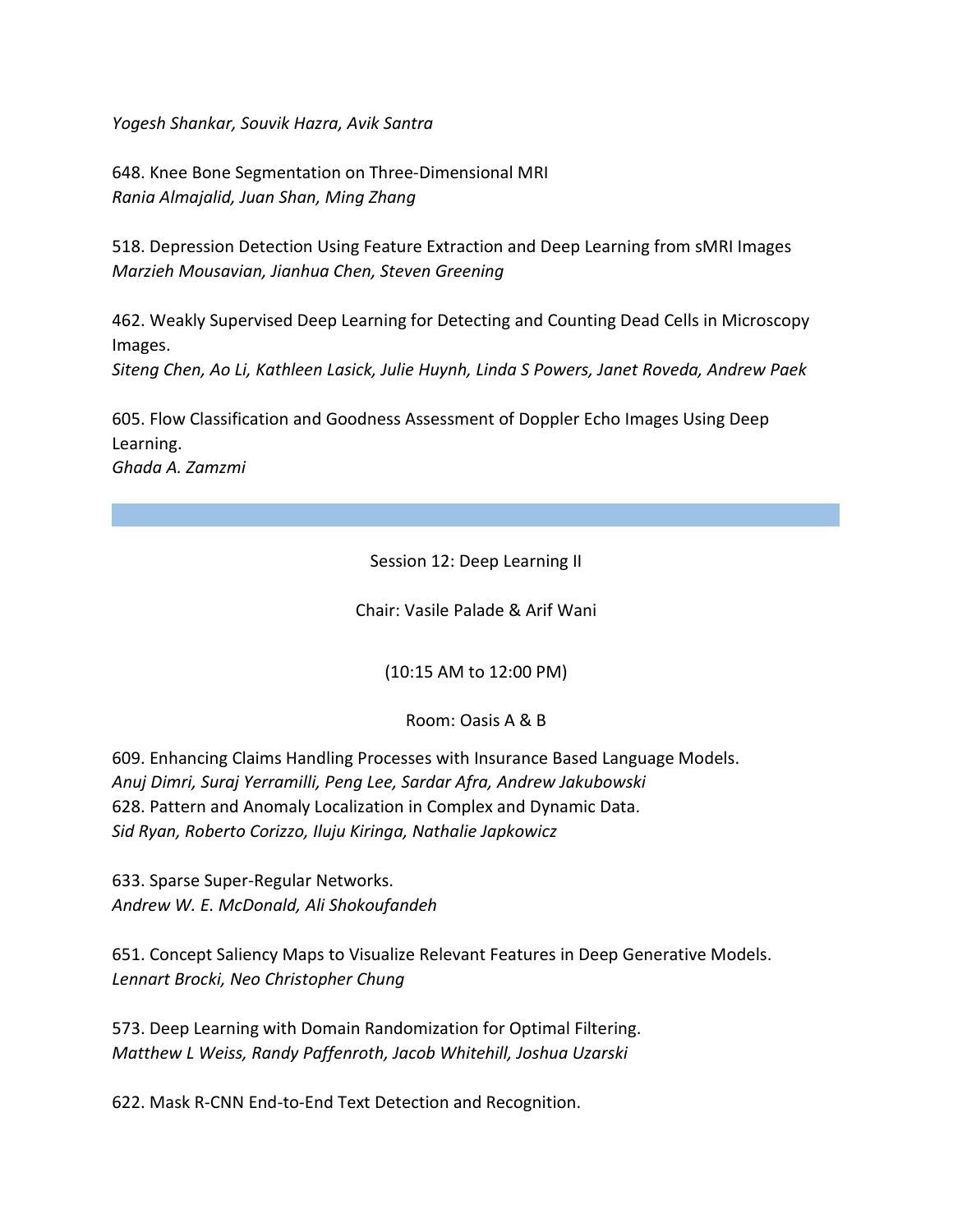*Rim Hantach, Philippe Calvez*

719. Learnable Visual Rhythms Based on the Stacking of Convolutional Neural Networks for Action Recognition.

*Helena Maia, Marcos Souza, Anderson Santos, Helio Pedrini, Hemerson Tacon, Andre Brito, Hugo Chaves, Marcelo Bernardes Vieira, Saulo Villelas*

## Session 13: Predictive Models in Engineering Applications III

Chair: Shadi Bani Taan

(10:15 AM to 12:00 PM)

Room: Royal Palm 3

526. Widened Learning of Index Tracking Portfolios. *Iuliia Gavriushina, Oliver Sampson, Michael Berthold, Winfried Pohlmeier, Christian Borgelt*

548. A Cost-Sensitive Approach to Enhance the Use of ML Classifiers in Software Testing Efforts. *Alexandre M. Nascimento, Lucio F. Vismari, Paulo S. Cugnasca, João B. Camargo Junior, Jorge Rady Almeida Junior*

557. Rare-Event Time Series Prediction: A Case Study of Solar Flare Forecasting. *Azim Ahmadzadeh, Berkay Aydin, Dustin J. Kempton, Manolis K. Georgoulis, Sushant S. Mahajan, Maxwell Hostetter, Rafal A. Angryk* 563. Hierarchical Temporal Memories Prediction Performance and Robustness to Faults on Multivariate Time Series. *Mathieu Jégou, Pierre Chevaillier, Pierre De Loor*

580. Comparing Learning-Based Methods for Identifying Disaster-Related Tweets. *Nasser A. Assery, Xiaohong Yuan, Sultan Almalki, Kaushik Roy, Xiuli Qu*

591. Sparse Feature Extraction for Activity Detection Using Low-Resolution IR Streams. *Yordanka Karayaneva, Sara Sharifzadeh, Yanguo Jing, Kevin Chetty, Bo Tan*

Lunch (Provided by the Conference)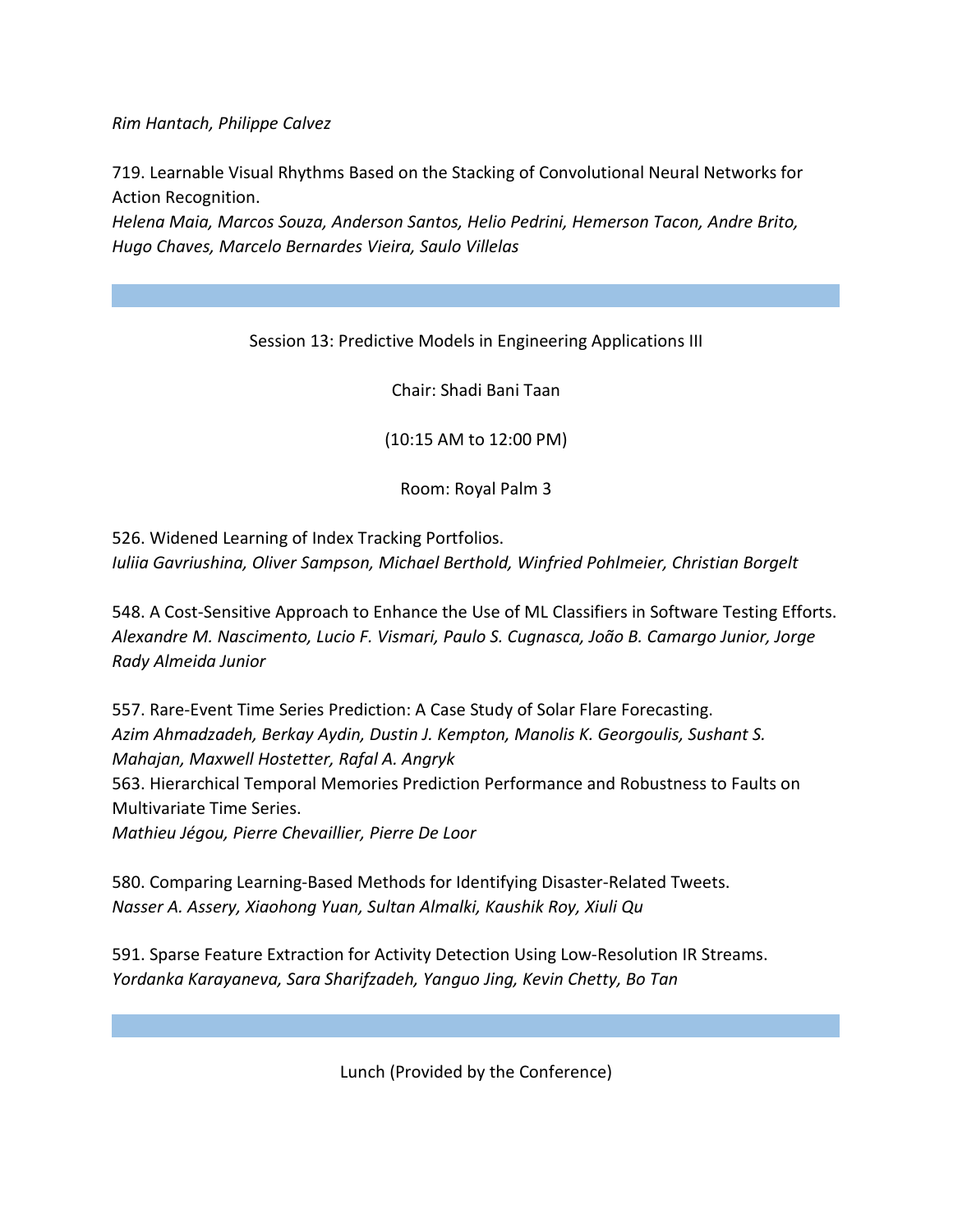### (12:00 PM to 1:00 PM)

### Room: Oasis Ballroom

Tutorial 2: Running and analyzing machine learning experiments in the cloud with AWS, Python, and R

Dr. Aaron Ritcher

Modernizing Medicine

(1:00 PM to 5:00 PM)

Room: Royal Palm 1 & 2

Session 14: Machine Learning in Health III

Chair: Carmela Comito

(1:00 PM to 2:00 PM)

Room: Oasis C

229. Comprehend Medical: A Named Entity Recognition and Relationship Extraction Web Service.

*Mohammed A. Khalilia, Parminder Bhatia, Busra Celikkaya, Selvan Senthivel*

272. Towards Fast and Unified Transfer Learning Architectures for Sequence Labeling. *Kristjan Arumae, Parminder Bhatia, Busra Celikkaya*

544. Hypergraph Link Prediction: Learning Drug Interaction Networks Embeddings. *Maria L. Vaida*

Session 15: Deep Learning III

Chair: Vasile Palade & Arif Wani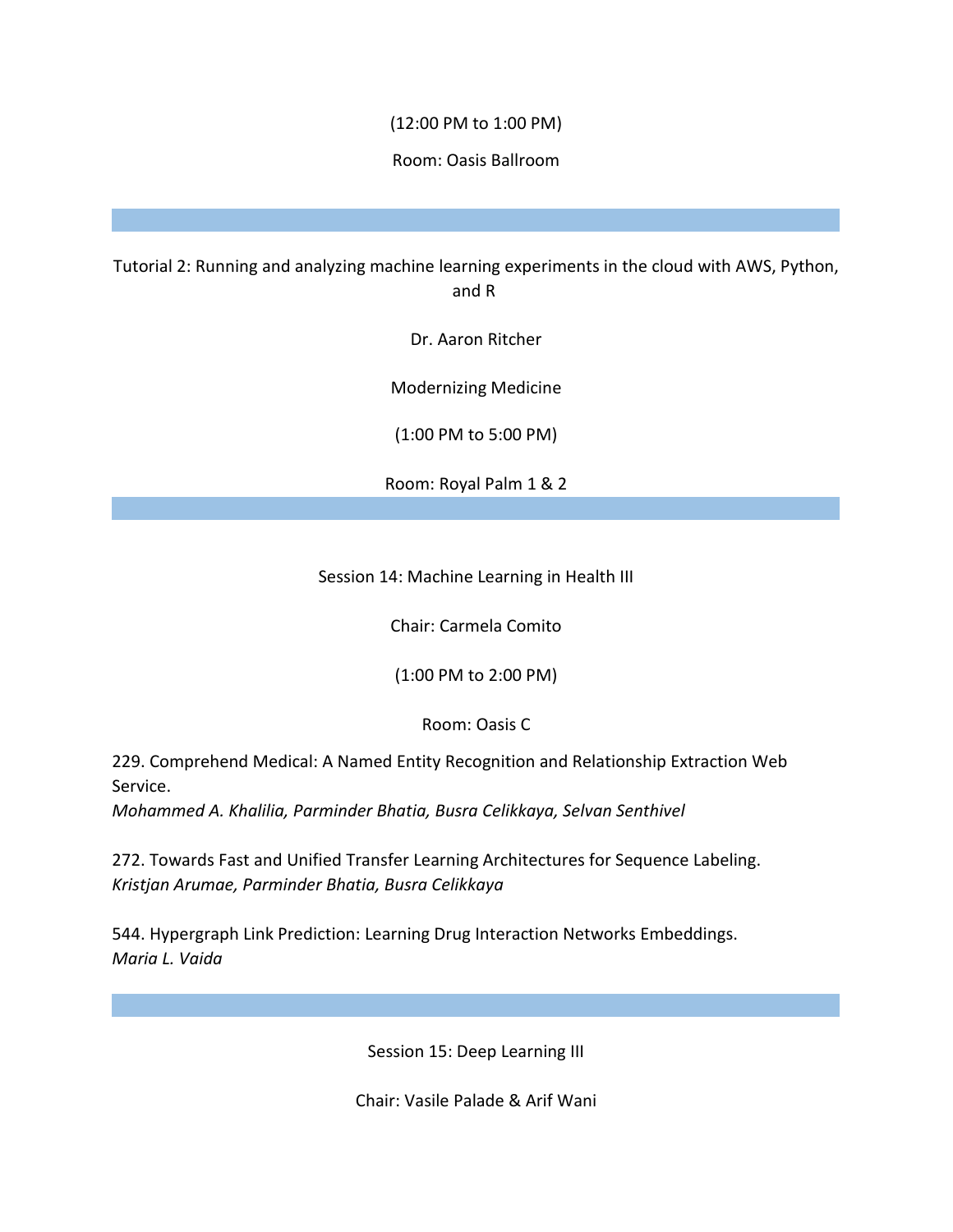### (1:00 PM to 2:00 PM)

Room: Oasis A & B

673. Hexagonal Image Processing in the Context of Machine Learning: Conception of a Biologically Inspired Hexagonal Deep Learning Framework. *Tobias Schlosser*

554. A Stochastic Variance Reduced Nesterov's Accelerated Quasi-Newton Method. *Sota Yasuda, Shahrzad Mahboubi, Indrapriyadarsini Sendilkkumaar, Hiroshi Ninomiya, Hideki Asai*

453. Automated Stenosis Classification of Carotid Artery Sonography using Deep Neural Networks. *Tony E. Lindsey*

Session 16: Predictive Models in Engineering Applications IV

Chair: Shadi Bani Taan

(1:00 PM to 2:00 PM)

Room: Royal Palm 3

691. Predictive Modeling Using Online SVM for Indoor Positioning with Sensor Data Streams. *Sheng Huang*

705. The Effect of Time on the Maintenance of a Predictive Model. *Joffrey Leevy, Taghi Khoshgoftaar, Richard Bauder, Naeem Seliya*

712. Utilizing Evolutionary Algorithms to Design Granular Materials for Industrial Applications *Gary W. Delaney*

Coffee Break (2:00 PM to 2:15 PM)

Room: Oasis Foyer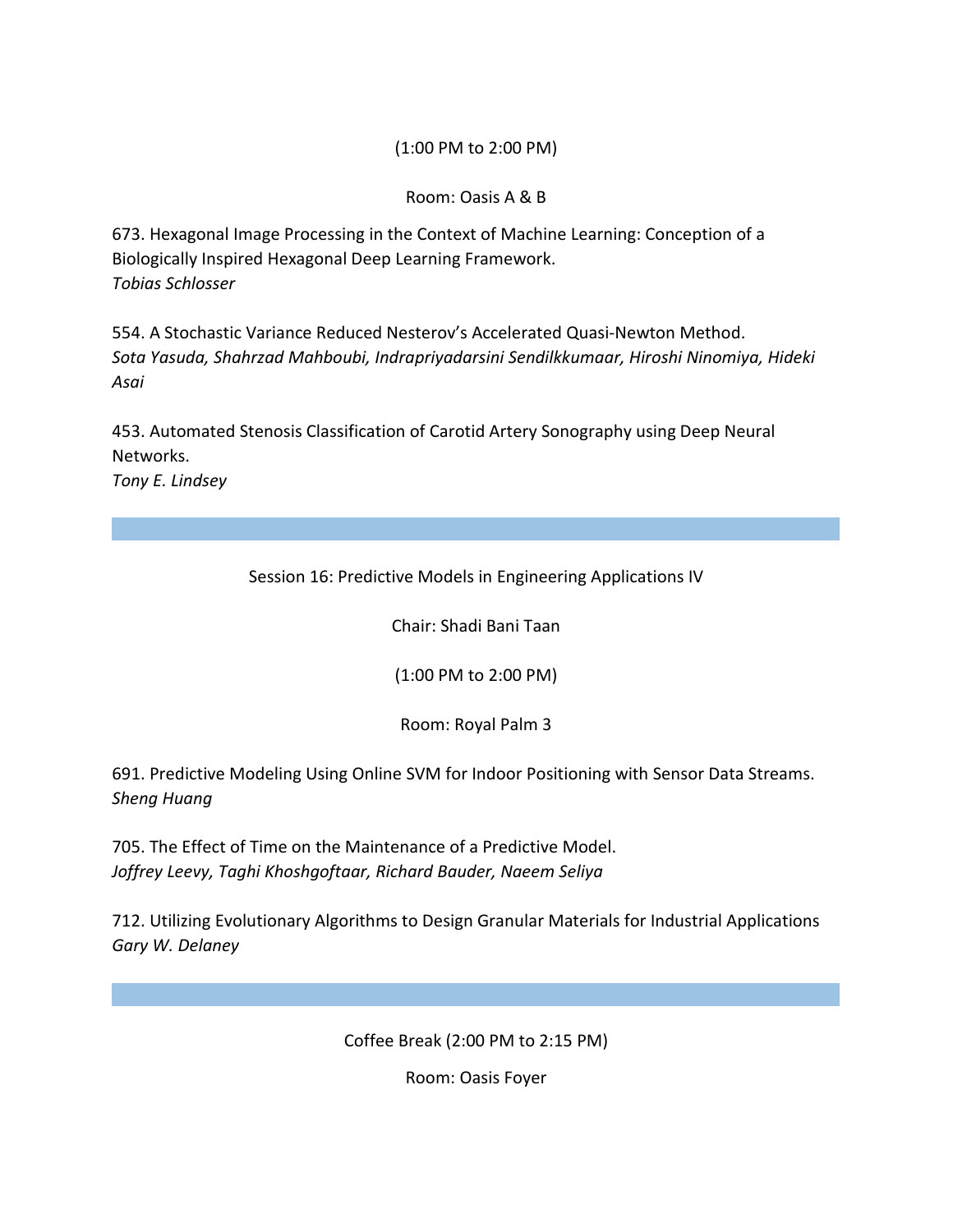Session 17: Machine Learning Applications in Education I

Chair: Halil Ibrahim Bulbul

(2:15 PM to 3:30 PM)

Room: Oasis C

234. Deep Knowledge Tracing On Floor/Ceiling Skills and Limited Data. *Ange Adrienne Nyamen Tato, Roger Nkambou*

698. Uncertainty-aware Personalized Readability Assessments for Second Language Learners. *Yo Ehara*

277. Analysis of Forest Fire Data using Neural Network Rule Extraction with Human Understandable Rules. *Osama A Elsarrar, Marjorie Darrah, Richard Devine*

620. A Voice Interactive Multilingual Student Support System using IBM Watson. *Kennedy Ralston, Yuhao Chen, Haruna Isah, Farhana Zulkernine*

Session 18: Machine Learning in Energy Application II

Chair: Ilhami Colak

(2:15 PM to 3:15 PM)

Room: Oasis A & B

617. Decision Tree Classification of Daily Total Photovoltaic Energy Generation Data Considering Meteorological Conditions.

*Faten Faten Ayadi, Mehmet Yesilbudak, Ilhami Colak, Naci Genc*

661. Coordination of PV Smart Inverters Using Deep Reinforcement Learning for Grid Voltage Regulation.

*Changfu Li, Chenrui Jin, Ratnesh Sharma*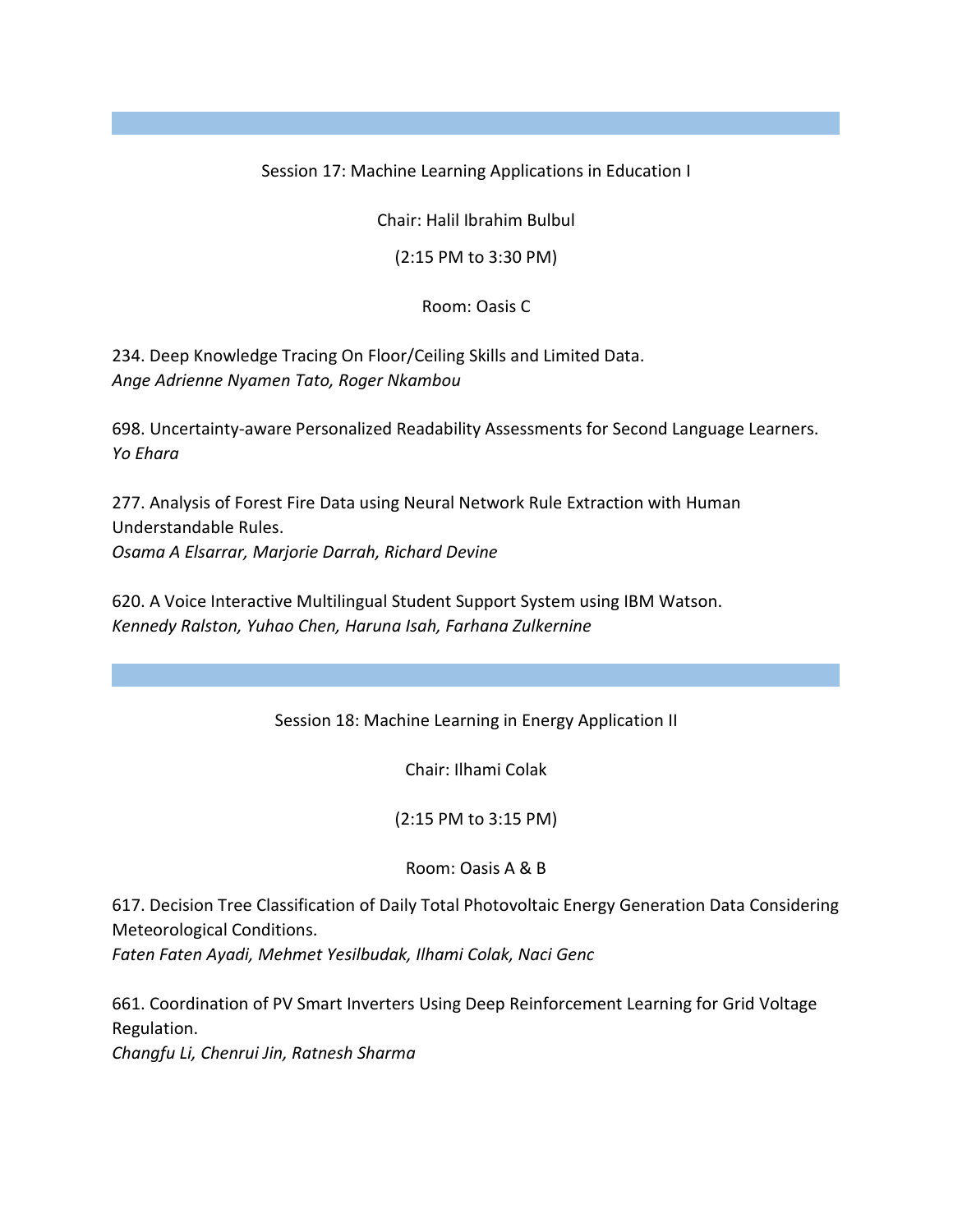678. DeepECO: Applying Deep Learning for Occupancy Detection from Energy Consumption Data.

*Neelanjana Pal, Purboday Ghosh*

Session 19: Predictive Models in Engineering Applications V

Chair: Shadi Bani Taan

(2:15 PM to 3:15 PM)

Room: Royal Palm 3

626. Gender Estimation from a Hybrid of Face, Upper and Full Body Images at Varying Body Poses.

*Ogechukwu Iloanusi, Mbah Charles Chukwuma*

520. Looking for the Best Fit of a Function Over Circadian Rhythm Data. *Fabian Fallas*

645. Partially Detected Intelligent Traffic Signal Control: Reinforcement Learning Algorithms and Environmental Adaptation.

*Rusheng Zhang, Romain Leteurtre, Benjamin R. Striner, Ozan Tonguz*

# Session 20: Machine Learning Application in Education II

Chair: Halil Ibrahim Bulbul

(3:30 PM to 4:30 PM)

Room: Oasis C

668. Exploring the Landscape of Employers for Individuals with Autism Spectrum Disorder *Kayleigh Hyde, Amy Jane Griffiths, Cristina Giannantonio, Amy Hurley-Hanson, Sneha Mathur, Erik Linstead*

679. Generating Near and Far Analogies for Educational Applications: Progress and Challenges. *Mark Boger, Antonio Laverghetta, Nikolai Fetisov, John Licato*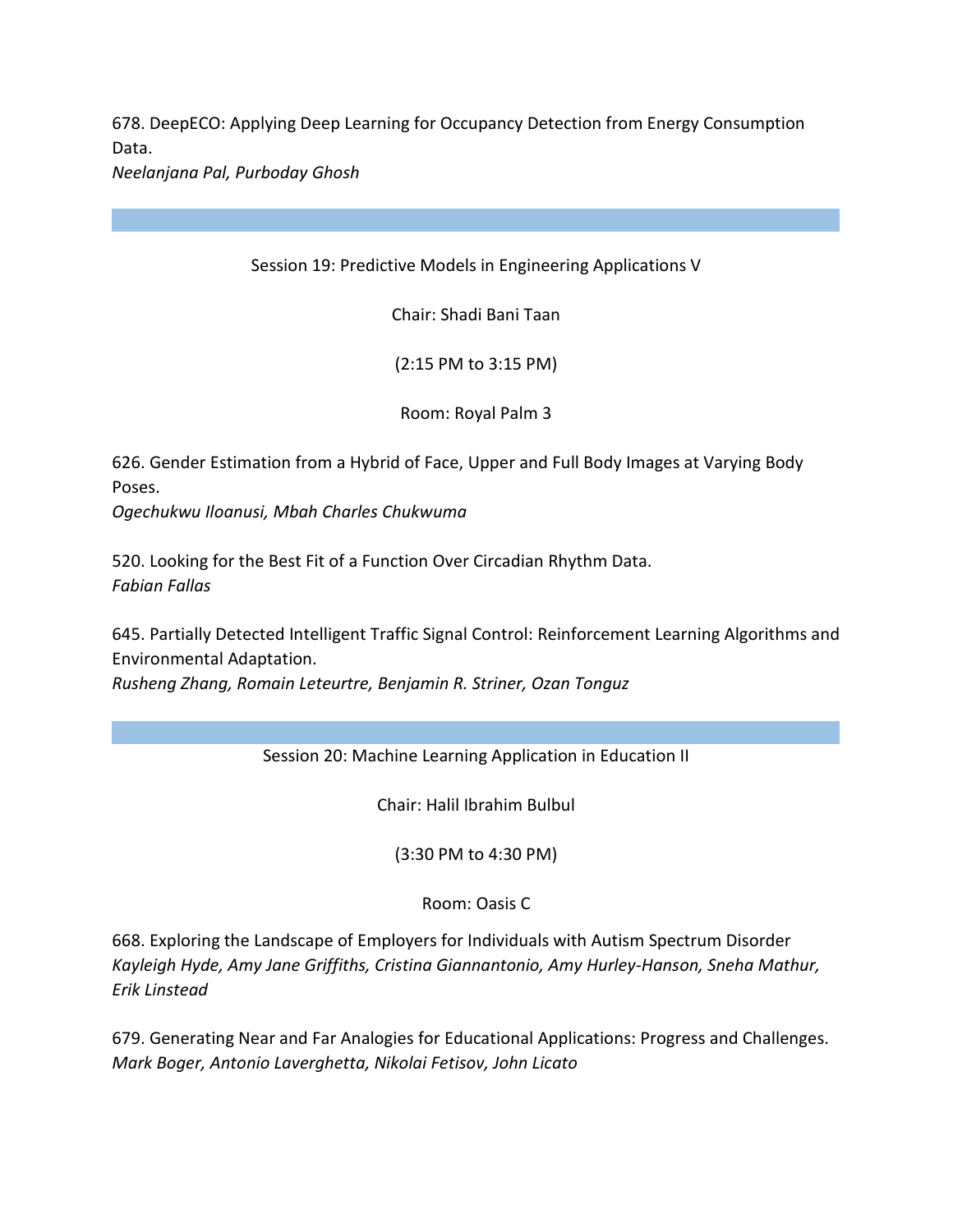704. Investigation of Factors Affecting Ownership the Household Informatics Equipment with CHAID Algorithm *Mahmut Coskun, Halil Ibrahim Bulbul*

707. A Graph-based Analysis of Similarities between Word Frequency Distributions of Various Corpora for Complex Word Identification. *Yo Ehara*

Session 21: Machine Learning in Advanced Machine Vision

Chair: Steven Puttemans

(3:15 PM to 5:15 PM)

Room: Oasis A & B

465. Mass Estimation from Images using Deep Neural Network and Sparse Ground Truth. *Muhammad Hamdan*

509. Anyone Here? Smart Embedded Low-Resolution Omnidirectional Video Sensor to Measure Room Occupancy *Timothy Callemein, Kristof Van Beeck, Toon Goedemé*

524. Coarse Annotation Refinement for Segmentation of Dot-Matrix Batchcodes *Ning Jia, Christopher Holder, Stephen Bonner and Boguslaw Obara*

534. Evaluation of Deep Learning for Semantic Image Segmentation in Tool Condition Monitoring. *Benjamin Lutz*

546. Infrared and Visible Image Fusion via Multi-Discriminators Wasserstein Generative Adversarial Network. *Li Jing*

621. Deep Diamond Re-ID. *Dries Hulens, Floris De Feyter, Toon Goedemé*

649 - Fusing Visual and Textual Information to Determine Content Safety. *Rodrigo Leonardo, Amber Hu, Mohammad Uzair, Qiujing Lu, Iris Fu, Keishin Nishiyama, Sooraj Mangalath Subrahmannian, Divyaa Ravichandran*